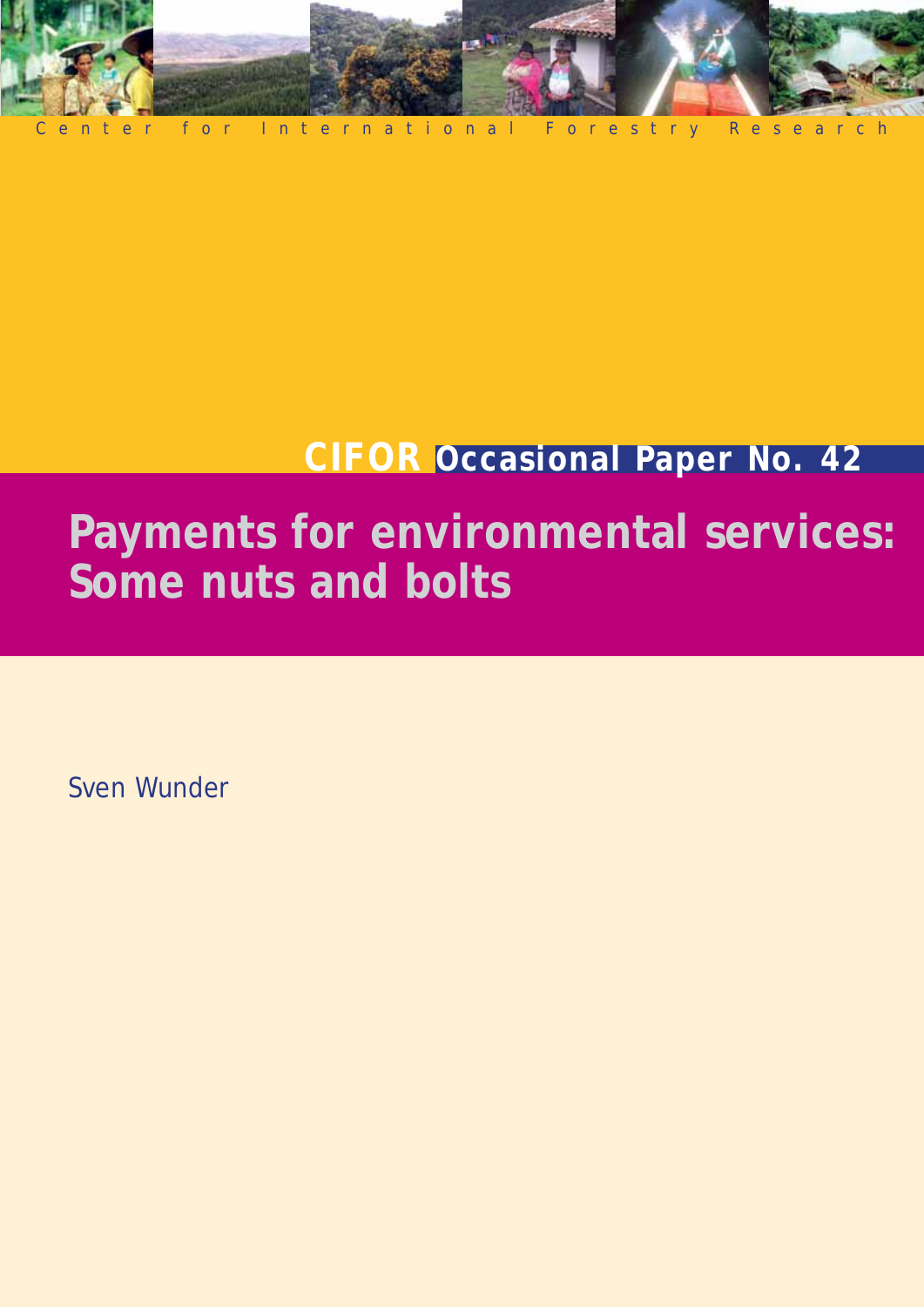#### Donors

The Center for International Forestry Research (CIFOR) receives its major funding from governments, international development organizations, private foundations and regional organizations. In 2004, CIFOR received financial support from Australia, African Wildlife Foundation (AWF), Asian Development Bank (ADB), Belgium, Brazil, Canada, Carrefour, China, CIRAD, Conservation International Foundation (CIF), European Commission, Finland, Food and Agriculture Organization of the United Nations (FAO), Ford Foundation, France, German Agency for Technical Cooperation (GTZ), German Federal Ministry for Economic Cooperation and Development (BMZ), Indonesia, International Development Research Centre (IDRC), International Fund for Agricultural Development (IFAD), Innovative Resource Management (IRM), International Tropical Timber Organization (ITTO), Italy, Japan, Korea, Netherlands, Norway, Organisation Africaine du Bois (OAB), Overseas Development Institute (ODI), Peruvian Institute for Natural Renewable Resources (INRENA), Philippines, Sweden, Swedish University of Agricultural Sciences (SLU), Switzerland, The Overbrook Foundation, The Nature Conservancy (TNC), Tropical Forest Foundation, United States, United Kingdom, United Nations Environment Programme (UNEP), Waseda University, World Bank, World Resources Institute (WRI) and World Wide Fund for Nature (WWF).

#### **ISSN 0854-9818**

© 2005 by Center for International Forestry Research All rights reserved.

Cover photos by Sven Wunder

Center for International Forestry Research Mailing address: P.O. Box 6596 JKPWB, Jakarta 10065, Indonesia Office address: Jl. CIFOR, Situ Gede, Sindang Barang, Bogor Barat 16680, Indonesia Tel.: +62 (251) 622622; Fax: +62 (251) 622100 E-mail: cifor@cgiar.org Web site: http://www.cifor.cgiar.org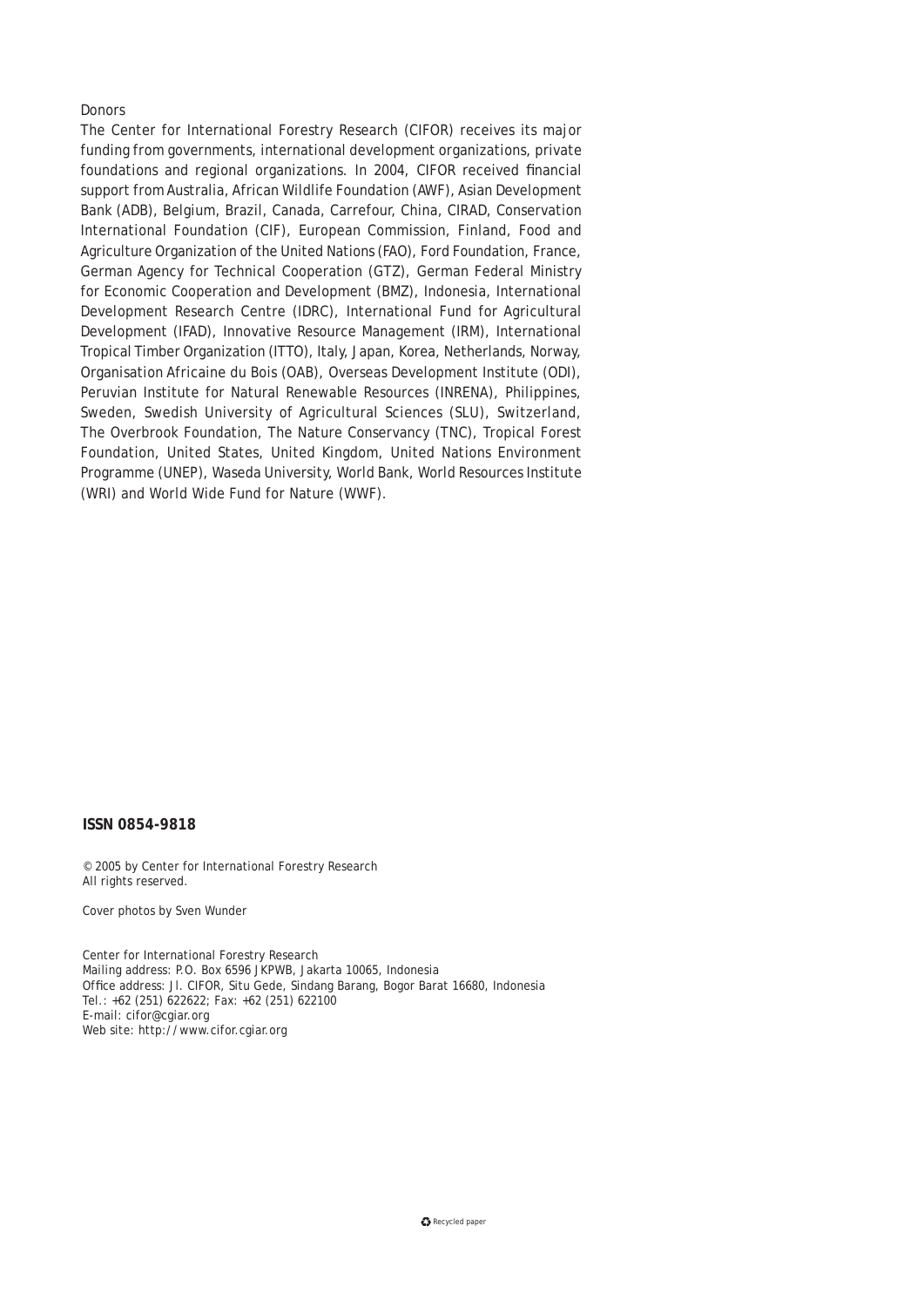## **Payments for environmental services: Some nuts and bolts**

Sven Wunder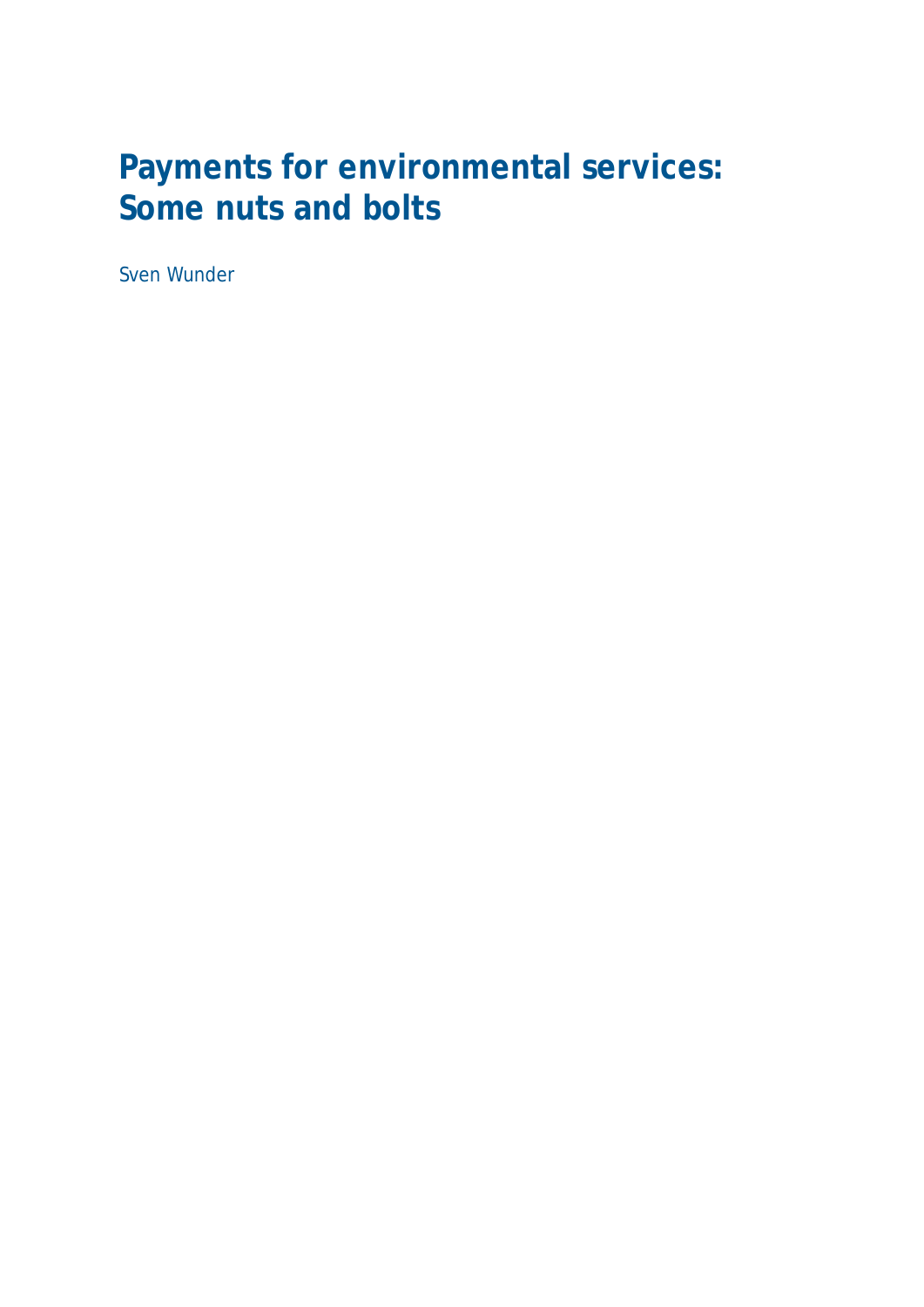# **Contents**

|                         | <b>Acronyms and Abbreviations</b>                        |                |  |
|-------------------------|----------------------------------------------------------|----------------|--|
| Acknowledgements        |                                                          |                |  |
| Abstract                |                                                          |                |  |
| 1.                      | <b>Introduction</b>                                      |                |  |
| 2.                      | Definition, terms and key features                       | 3              |  |
|                         | Definition<br>2.1                                        | 3              |  |
|                         | 2.2 Terminology                                          | $\overline{4}$ |  |
|                         | 2.3 Key features                                         | 6              |  |
|                         | 2.4 Different PES types                                  | 7              |  |
| 3.                      | How to evaluate PES efficiency?                          |                |  |
| 4.                      | 10<br>Using PES for which land-use scenarios?            |                |  |
| 5.                      | <b>Efficiency or fairness?</b>                           |                |  |
| 6.                      | Whom to pay?                                             |                |  |
| 7.                      | How to pay?                                              |                |  |
| 8.                      | Pro-poor PES?                                            | 16             |  |
|                         | 8.1 Access to PES participation                          | 17             |  |
|                         | 8.2 Effect on ES sellers                                 | 18             |  |
|                         | 8.3 Effect on the non-ES selling poor                    | 19             |  |
|                         | 9. Conclusion and perspectives                           | 20             |  |
|                         | 9.1. When is PES the preferable conservation instrument? | 20             |  |
|                         | 9.2. How to design a PES scheme?                         | 21             |  |
| <b>Literature Cited</b> |                                                          |                |  |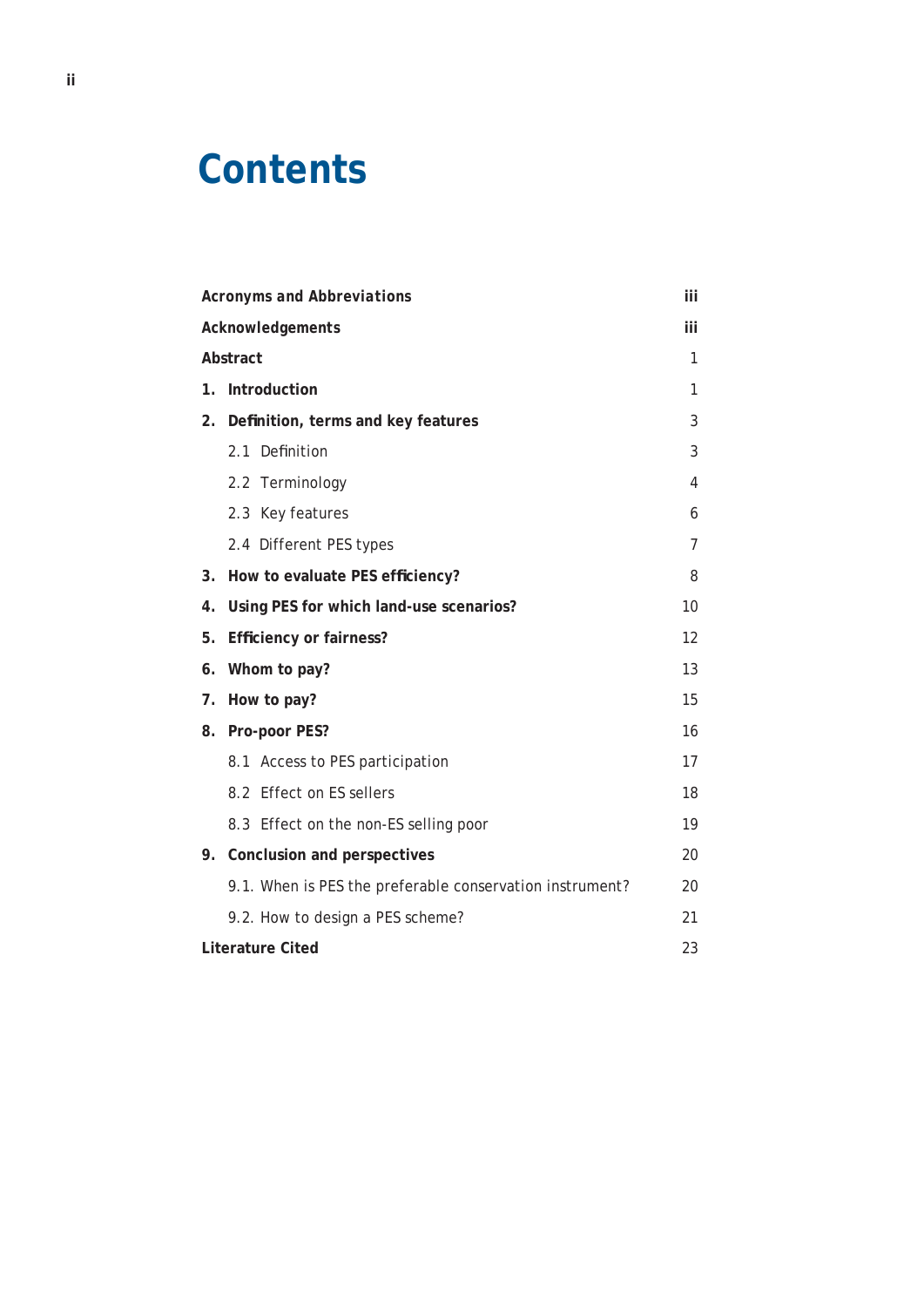## **Acronyms and Abbreviations**

| <b>CDM</b>      | Clean Development Mechanism (under the Kyoto Protocol)                                                                            |
|-----------------|-----------------------------------------------------------------------------------------------------------------------------------|
| <b>CIFOR</b>    | Center for International Forestry Research (Indonesia)                                                                            |
| ES.             | Environmental service                                                                                                             |
| <b>ICDP</b>     | Integrated conservation and development project                                                                                   |
| <b>IPCC</b>     | United Nations Intergovernmental Panel on Climate Change                                                                          |
| <b>NGO</b>      | Non-government Organization                                                                                                       |
| <b>NTFP</b>     | Non-timber forest product                                                                                                         |
| <b>PES</b>      | Payments for environmental services                                                                                               |
| <b>PROFAFOR</b> | Programa FACE de Forestación para el Ecuador (FACE - Forest-absorbing carbon-<br>dioxide emission forestation program in Ecuador) |
| <b>RISEMP</b>   | Regional Integrated Silvopastoral Ecosystem Management Project (in Colombia,<br>Costa Rica, and Nicaragua)                        |
| <b>RUPES</b>    | Rewarding the Upland Poor for Environmental Services (a program to promote PES<br>in Asia)                                        |
| SDC.            | Swiss Agency for Development and Cooperation                                                                                      |
| <b>VAT</b>      | Value added tax                                                                                                                   |

## **Acknowledgements**

Many thanks to Lykke Andersen and Ricardo Godoy for reviewing this paper externally. I am also grateful for comments received from Kathryn Anderson, Brian Belcher, Bruce Campbell, David Kaimowitz, and Douglas Sheil. This paper has benefited much from discussions with partners during field work, in particular with Nina Robertson (Bolivia), Montserrat Albán (Ecuador), Tobias Wünscher (Costa Rica), Bui Dung The and Enrique Ibarra (Vietnam), and several CIFOR colleagues involved in the community conservation concession initiative in Setulang (Indonesia). I would like to thank the Swiss Agency for Development and Cooperation (SDC) for financially supporting part of the field work underlying this study.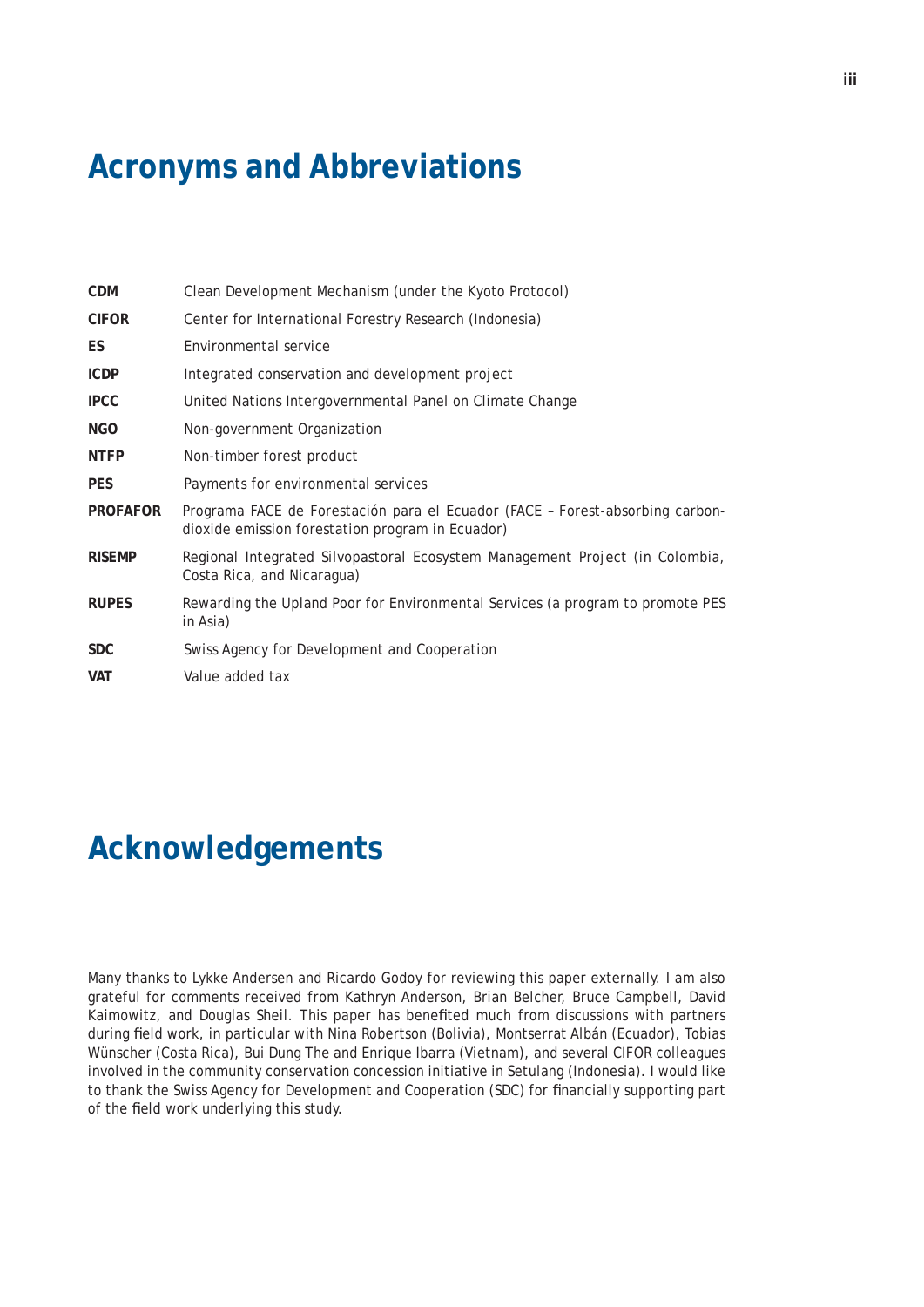

*Conditionality — the 'business-like principle' only to pay if the service is actually delivered — is the most innovative feature of PES vis-à-vis traditional conservation tools (photos by Brian Belcher, Christian Cossalter and Sven Wunder).*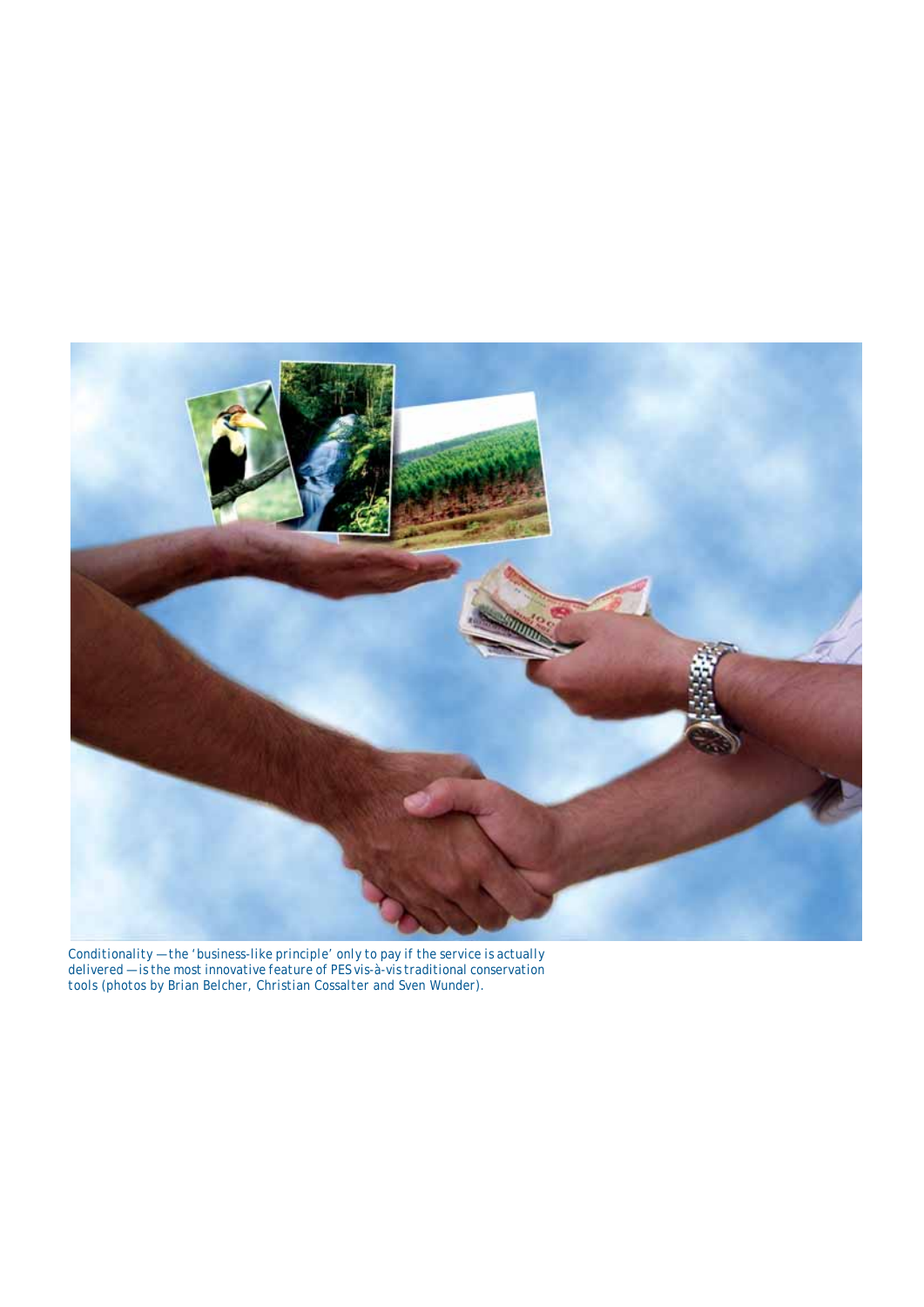## **Abstract**

*Payments for environmental services (PES) are part of a new and more direct conservation paradigm, explicitly recognizing the need to bridge the interests of landowners and outsiders. Eloquent theoretical assessments have praised the absolute advantages of PES over traditional conservation approaches. Some pilot PES exist in the tropics, but many field practitioners and prospective service buyers and sellers remain skeptical about the concept. This paper aims to help*  demystify PES for non-economists, starting with a simple and coherent definition of the term. It *then provides practical 'how-to' hints for PES design. It considers the likely niche for PES in the portfolio of conservation approaches. This assessment is based on a literature review, combined with fi eld observations from research in Latin America and Asia. It concludes that service users will continue to drive PES, but their willingness to pay will only rise if schemes can demonstrate clear additionality vis-à-vis carefully established baselines, if trust-building processes with service providers are sustained, and PES recipients' livelihood dynamics is better understood. PES best suits intermediate and/or projected threat scenarios, often in marginal lands with moderate conservation opportunity costs. People facing credible but medium-sized environmental degradation are more likely to become PES recipients than those living in relative harmony with Nature. The choice between PES cash and in-kind payments is highly context-dependent. Poor PES recipients are likely to gain from participation, though their access might be constrained and non-participating landless poor could lose out. PES is a highly promising conservation approach that can benefi t buyers, sellers and improve the resource base, but it is unlikely to completely outstrip other conservation instruments.* 

Keywords: *Environmental services, rural livelihoods, conservation, economic incentives, stewardship, ICDPs, Bolivia, Brazil, Indonesia.*

### **1. Introduction**

Following the Brundtland Report (Brundtland 1987) and the Rio 1992 conference, tropical conservation gradually headed in a more peopleoriented direction. The trend reflected the conventional wisdom that alleviating poverty was the only way to conserve and protect the environment. Integrated conservation and development projects (ICDPs), and sustainable forest management were two major instruments intended to simultaneously increase incomes and conserve the environment (Salafsky and Wollenberg 2000; Pearce, Putz, and Vanclay 2003). Yet despite scattered successes, neither approach has so far achieved major shifts in tropical land-use trends (Brandon, Redford, and Sanderson 1998; Sayer 1995) or silvicultural practices (Poore 2003; Rice 1997). Moreover, there are fundamental doubts about the extent to which it makes sense to forcibly link the conservation and poverty-alleviation agendas when the trade-offs outweigh the synergies (Adams et al. 2004; Wunder 2001).

Based on these insights, much debate has emerged around the need for new conservation paradigms. The concept of payments for environmental services (PES) is at the centre of calls for more direct conservation approaches

(Hardner and Rice 2002; Niesten and Rice 2004; Scherr, White, and Khare 2004; Ferraro and Kiss 2002). As wilderness and natural habitats shrink, environmental services (ES) previously provided free by Mother Nature are becoming increasingly threatened. This emerging scarcity makes them potentially subject to trade. The core idea of PES is that external ES beneficiaries make direct, contractual and conditional payments to local landholders and users in return for adopting practices that secure ecosystem conservation and restoration.

This contingent method differs fundamentally from other conservation approaches. Instead of presupposing win-win solutions, this approach explicitly recognizes hard trade-offs in landscapes with mounting land-use pressures, and seeks to reconcile conflicting interests through compensation. Compelling conceptual arguments have been made that PES schemes are more cost-effective than ICDPs (Ferraro and Simpson 2002; Simpson and Sedjo 1996). While PES schemes exist in some developed economies, they remain poorly tested in developing countries. There are many incipient PES initiatives (Landell-Mills and Porras 2002; Pagiola, Bishop, and Landell-Mills 2002), but for implemented PES schemes with money really changing hands in a conditional way,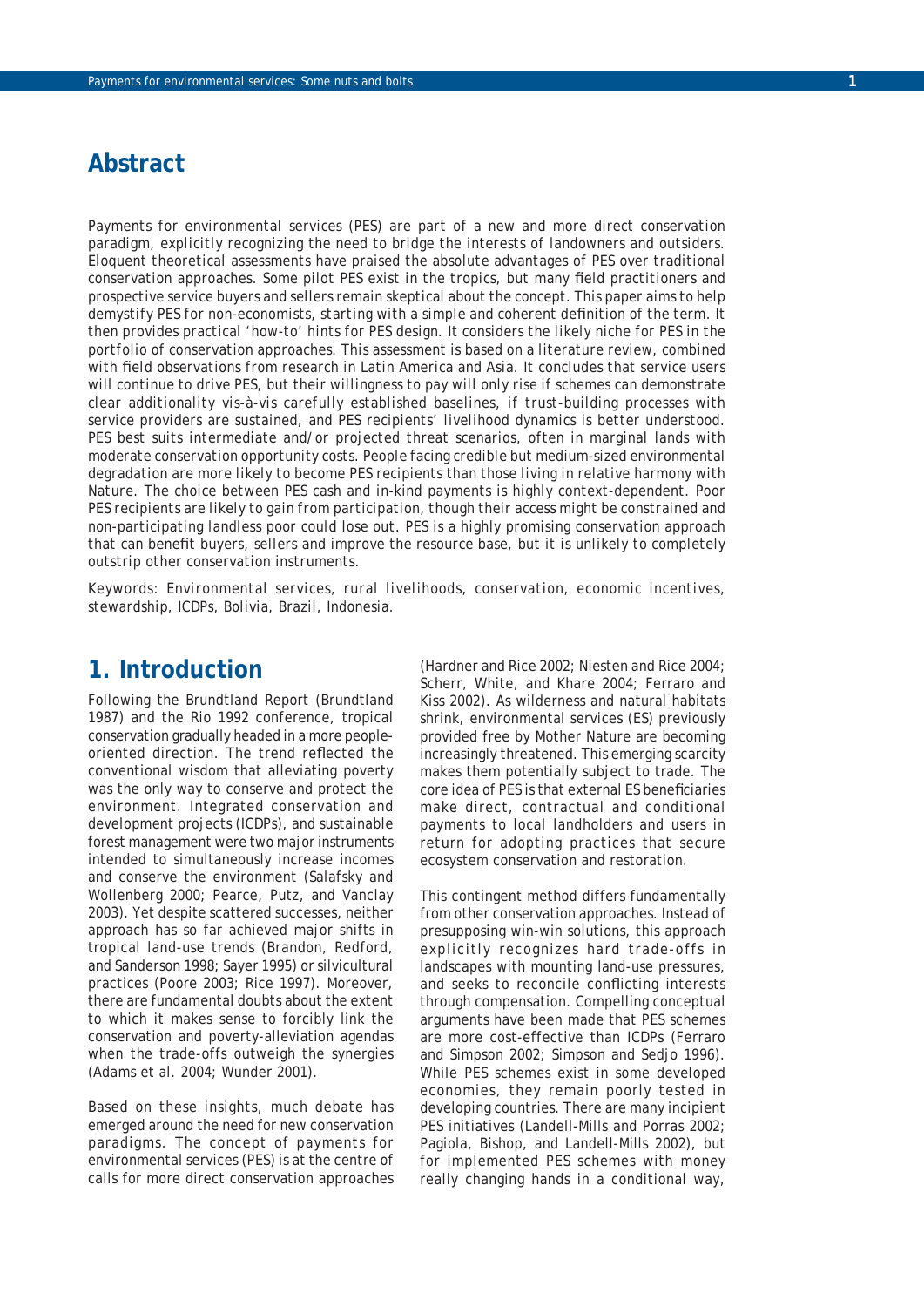one is typically referred only to Costa Rica and a dozen other pioneer experiences, mostly in Latin America.

Four ES types currently stand out:

- 1. Carbon sequestration and storage (e.g. a Northern electricity company paying farmers in the tropics for planting and maintaining additional trees);
- 2. Biodiversity protection (e.g. conservation donors paying local people for setting aside or naturally restoring areas to create a biological corridor);
- 3. Watershed protection (e.g. downstream water users paying upstream farmers for adopting land uses that limit deforestation, soil erosion, flooding risks, etc.);
- 4. Landscape beauty (e.g. a tourism operator paying a local community not to hunt in a forest being used for tourists' wildlife viewing).

Sometimes several services can be provided in a synergetic way — and a 'bundled' payment scheme can enable several service users to package their payments to service providers. But not all services are truly threatened and scarce, and not all users are willing to pay. Partial trade-offs between services are also likely: for example, a fast-growing plantation that maximizes carbon sequestration is perhaps not particularly biodiversity-rich, water-enhancing or attractive for tourists. Environmental services other than those listed above could potentially be traded (e.g. wilderness areas providing pollination services to agriculture), but so far only the four identified above exhibit significant commercial scale.

How have conservation and rural development circles received this emerging paradigm? It is fair to say reactions have been mixed. PES advocates stress that innovation is urgently needed because current approaches provide too little value for declining funding; that PES can provide new (especially private-sector) funding; and that poor communities selling these services can improve their livelihoods. Skeptics, however, fear that PES will 'bring back the fences' by decoupling conservation from development; that asymmetric power distribution means powerful conservation consortia may deprive communities of their legitimate land-development aspirations; and that commercial conservation may erode culturally rooted, not-for-profit conservation values (Romero and Andrade 2004; Karsenty and Nasi 2004; Karsenty 2004; Vogel 2002).

In addition, some PES opponents have vested interests. For a donor, money changing hands from a service buyer to a seller obviously provides fewer photo opportunities than a multifaceted rural development project — and is thus a harder sell to a home constituency that wants to believe in the power of pointwise, system-changing interventions for the common good, rather than in the existence of infinite externalities making necessary infinite payments. Integrated development NGOs and consultants risk losing their *raison d'être* with the prospect of PES replacing ICDPs; a whole different skill set would be required, such as land-use and service monitoring, facilitating negotiation, and financial intermediation. For land-use planners, PES implies recognition of recipients' right to freely determine land use, in spite of conflicts with land-use plans that may exist. Not surprisingly, many see PES as a threat rather than an opportunity, regardless of its potential virtues.

At this embryonic stage, mainstreaming PES in the tropics probably faces two key obstacles and a communication barrier. The first obstacle is limited demand: too few service users are so confident about the mechanism that they are willing to  $pay - in some cases, because$ the link between land use and ES provision is insufficiently understood or ambiguous (see below). The second obstacle is poor knowledge about the dynamics of ES supply. Where there is ES demand and willingness to pay, what are the institutional preconditions required for suppliers to negotiate a PES deal? If a PES takes off, how will direct, contingent benefit transfers work in often remote, cash-poor communities — both as resource-use incentives and in terms of local livelihood dynamics? Too little is known, and more hands-on experiments are needed. Finally, communicating the PES concept is a problem. Proponents often use an economic rationale, while skeptics draw on other social sciences (anthropology, sociology, psychology, political science). Obviously, there is scope to mediate between the two.

This paper does not address the first obstacle, 'unwillingness to pay', which is dealt with elsewhere (Balmford et al. 2002; Balmford and Whitten 2003; James, Gaston, and Balmford 2001; Wunder et al. 2004; Gutman 2003). Instead, it focuses on the second obstacle: the incentive and livelihood mechanics which so far have received comparatively less attention. Hopefully the paper can also better clarify the PES concept among conservation stakeholders, including its potentials and pitfalls, and lead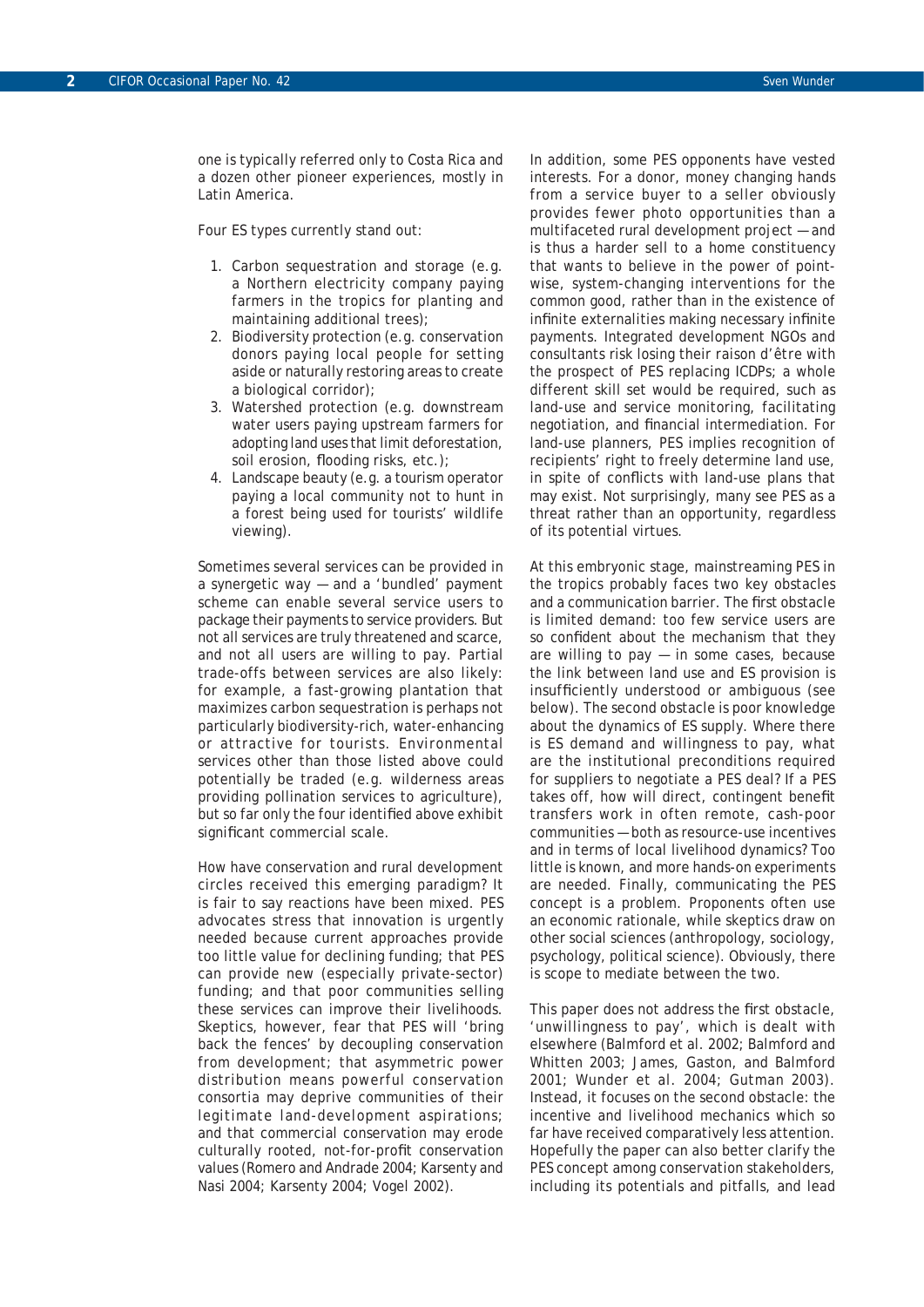to a better understanding of which niche PES is likely to occupy in the conservation toolbox. Arguably, PES is the most promising innovation in conservation since Rio 1992, but it needs to be tried out on a much larger scale with more variety in applications to learn what works and what does not.

The PES 'nuts and bolts' in this paper will take the reader to the intermediate level of what questions need to be asked before designing a PES; it will not provide a step-by-step field manual of how to implement a PES scheme. This exercise will mostly use forest-based examples, drawing on detailed field assessments carried out in Bolivia and Vietnam, supplemented by selective experiences from Ecuador, Indonesia, Costa Rica and Brazil.

The following specific questions are addressed. How is a PES scheme defined, and how does it differ from other conservation approaches (Section 2)? How can one evaluate to what extent an ES has been delivered or not (Section 3)? Is PES likely to suit some land-use scenarios better than others (Section 4)? Is there a tradeoff between efficiency and fairness (Section 5)? Who exactly should be paid (Section 6)? Should payments be in cash or in kind (Section 7)? Is PES useful for poverty alleviation (Section 8)? The paper concludes with a summary and discussion (Section 9).

## **2. Defi nition, terms and key features**

#### *2.1 Defi nition*

To my knowledge, the literature so far does not formally define PES, which contributes to some conceptual confusion. For our field work in Bolivia and Vietnam, we used five relatively simple criteria to describe the PES principle. A PES is:

- 1. a *voluntary* transaction where
- 2. a *well-defined* ES (or a land-use likely to secure that service)
- 3. is being 'bought' by a (minimum one) ES *buyer*
- 4. from a (minimum one) ES *provider*
- 5. if and only if the ES provider secures ES provision (*conditionality*).

First, PES is a voluntary, negotiated framework, which distinguishes it from command-andcontrol measures. This presupposes that potential ES providers have real land-use choices, something which in Vietnam, for instance, typically was not the case: payments here were more to be seen as in integral part of the predominating command-and-control system (Wunder, The, and Ibarra 2005).

Secondly, what is bought needs to be welldefined — it can be a directly measurable service (e.g. additional tons of carbon stored) or land-use caps that are likely to help providing that service (e.g. "forest conservation provides clean water"). In fact, here the word "likely" hides important scientific insecurities and popular perceptions. Especially hydrological services are often based on beliefs rather than scientific proof (e.g. "forest cover always increases water availability") (Kaimowitz 2004). Also, external factors can interfere; Nature is not always 'well-behaved'. For instance, even if forest conservation indeed increases the likelihood of clean local water provision, this increase may be subordinate if the general frequency of tropical storms and flooding is high, thus dominating water-quality outcomes. Payments that build on scientifically unlikely relationships, on likely relationship being unlikely to affect significantly the desired outcome, or on what has outright been proven to be a myth, might persist over a long time. In many cases, we lack the knowledge base to classify objectively which ES provision cases are real and which ones are 'imaginary'. However, we assume that a poor underpinning of ES will tend to decrease PES robustness and sustainability: the less realistic the scientific basis of a PES scheme, the more exposed it is to the risk of buyers questioning its rationale and abandoning payments.

In any PES, there should be resources going from at least one ES buyer (criterion 3) to at least one provider (criterion 4), though the transfer often occurs through an intermediary. Last but not least, in a PES scheme user payments need to be truly contingent upon the service being continuously provided (criterion 5). ES buyers thus normally monitor compliance, e.g. has hunting, deforestation or slash-and-burn agriculture really been contained in the manner stipulated in a given contract? In developed countries, supporting legal and enforcement apparatus can create the conditions for onceoff payments to provide future ES flows, for instance in permanent easements (e.g. Bayon 2004; Sokolow and Zurbrugg 2003). But in developing countries, this option is usually lacking — more so in agricultural frontier areas with weak governance. This feature implies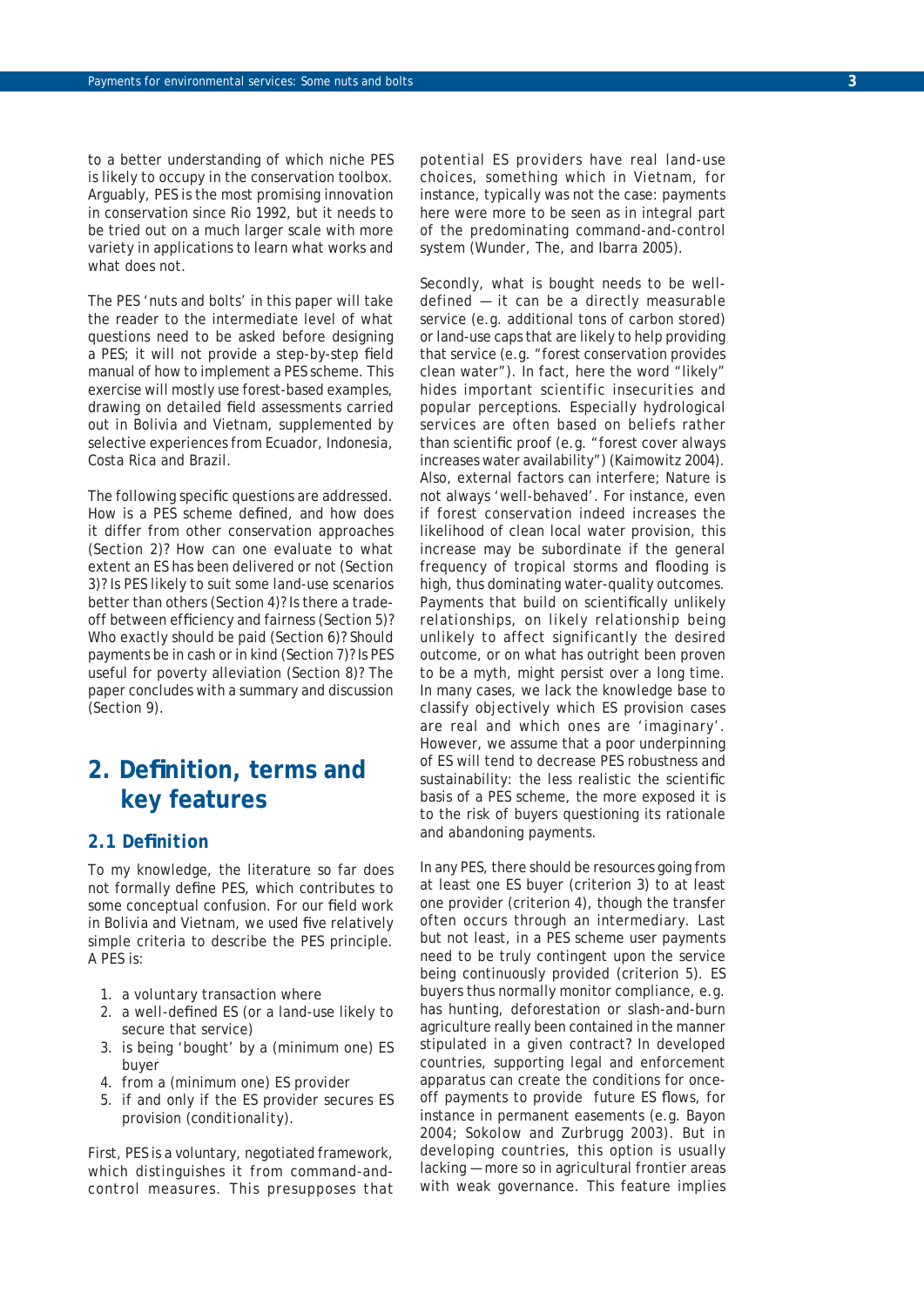that in the tropics PES normally need to be *periodic* (often with an infinite horizon) and tied to *monitored compliance*. Service buyers thus need to be able to withdraw from a PES contract if they do not get what they paid for. Conversely, service providers may also have an interest in flexible contracts, so they can pull out (or alter the terms) of a PES scheme if changing context conditions induce them to do so.

How many PES schemes with these five basic principles can one find in the tropics? In our assessment of two countries, Bolivia and Vietnam, no single scheme satisfied all five criteria, although several satisfied more than one (Robertson and Wunder 2005; Wunder, The, and Ibarra 2005). For instance, watershed payments were being made, but there was no free land-use choice (criterion 1). The more precise nature of the service provided often remained fuzzy (criterion 2). The money often came from donors rather than from service users (criterion 3). Conversely, sometimes users were charged, but the money had not been spent so far to pay potential ES suppliers (criterion 4).

However, clearly the hardest criterion to meet is conditionality (criterion 5): many initiatives are loosely monitored or not at all, payments are up front instead of periodic, and they are made in good faith rather than being truly contingent on monitored service provision. The business-like feature of contingent conservation payments raised some resistance in all study countries. In sum, while the number of tropical *PES-like initiatives* is thus considerable — (Landell-Mills and Porras 2002) reviewed 287 such schemes — there are probably very few 'true PES' conforming to the theoretical concept developed in the literature and described in the simple definition above.

If our field search thus produced barely any 'true PES' hits, is it perhaps because the above PES definition was simply too narrow? Historically, many schemes of reforestation and soil-conservation subsidies were clearly justified in part by environmental services, even though the provision of the latter typically was assumed rather than monitored. Alternatively, one could choose to define PES by the additive meaning of the terms it contains: any "payment" somehow intended to promote "environmental services" could be PES. In addition to reforestation and soil-conservation subsidies, things like salaries for local protected-area guards, wages for people working in conservation projects,

and certainly all ICDPs would qualify. If, nevertheless, I prefer to maintain the above 'pure PES' definition, it is out of a belief that these five principles represent something new — a more direct approach that deserves to be tested on its own terms, before being added to the big pool of well-tested environmental spending types. Evaluating the different degrees of compliance with these five criteria of specific cases - though sometimes a task with subtle distinctions — can serve as an indicator to what extent these cases truly represent the underlying PES principle.

#### *2.2. Terminology*

What terms have been used to describe this type of innovative mechanism? Box 1 summarizes four terms describing the remuneration mechanism (the "P" in PES): "payments", "markets", "rewards" and "compensations". As discussed in detail in Box 1, the choice of term implies what one should expect the mechanism to achieve: Is it the competitive interaction between multiple agents ("markets"), the just and equitable prize for services rendered ("reward"), or the recompense for a cost the service supplier has suffered ("compensation")? This is clearly linked to substantive questions about what situations merit remuneration, to whom, in what 'currency', and how much — questions that will be dealt with in the remainder of this paper. The terms used can also trigger different political and ideological associations, which in turn can influence whether the mechanism is implemented or not (Wunder and Vargas 2005). In the following, we adopt "payment" as arguably the most generic and less ideologically colored term, but the most appropriate choice of label will be case-specific.

The "E" in PES has also been subject to discussion: does it stand for "environmental" or "ecosystem" services? We use the former, assuming a separable nature of different services. The latter probably has a more integral interpretation, implying that multiples services cannot always be broken up into additive components (Scherr, Khare, and White 2004). However, the substantive difference for our purposes is minimal.

Finally, the "S" is probably the least controversial part, given the consensus that we are discussing "services" in the sense of non-material, nonextractive benefits from Nature. One factor of doubt can be how to account for certified 'green' products that are being produced jointly with an environmental service. In some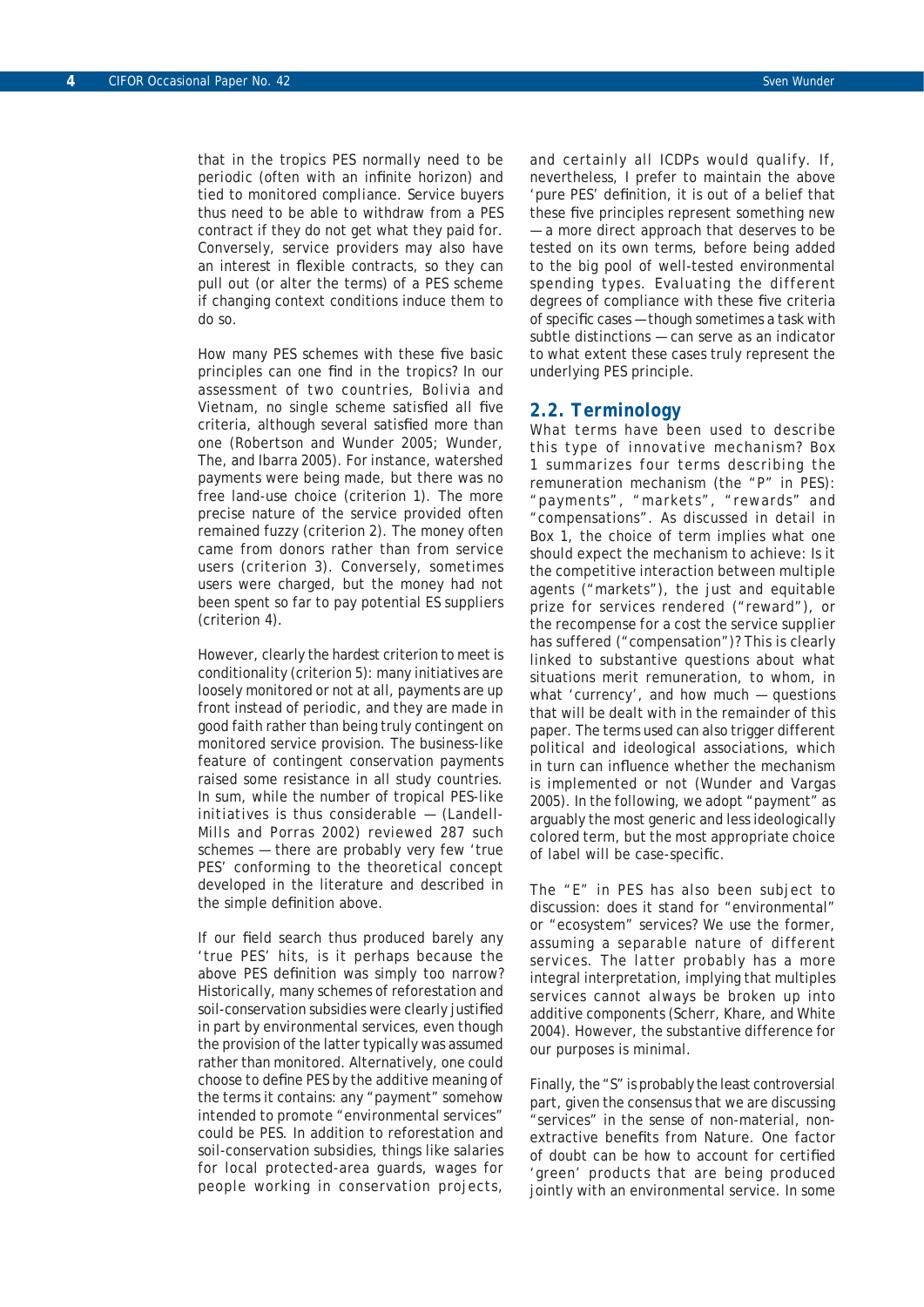**Box 1.** Terms used for the remuneration of environmental services

1. '*Payments* for ES' — chosen here as the most generic term. However, it has a clear monetary association, which can raise ideological resistance (Wunder and Vargas 2005) and can be locally seen as conflicting with the option of in-kind payments (Section 7).

2. '*Markets* for ES' — another widely used term, e.g. by the Katoomba Group and IIED. The notion is not only of a prime role for economic incentives, but also multiple actors, choices, and competition to some degree. Such markets do exist in some developed countries, but in developing countries they seem remote. Market mechanisms face general restrictions in developing countries, but in addition, the localized nature of ecoservices often limits competition on the supply side, sometimes creating *de facto* monopolies. For instance, urban water users cannot just choose different upstream neighbors, or a private nature reserve protecting a targeted endemic species cannot be simply substituted by another area. Single-buyer, or 'monopsonic' schemes are also quite common, such as water companies, breweries, electricity firms, or tourism operators. Many schemes are thus bilateral agreements between one buyer and one seller — but not 'markets'. Markets have some desirable features in terms of society's resource allocation, so they are desirable long-term goals in some cases. But when the transaction costs of schemes are high, as with watershed protection, striving for multiple buyers and sellers might not be attractive. Our research in Bolivia, Vietnam and elsewhere showed that markets can come to be ideologically equated with neoliberalism, creating a political alienation detrimental to promoting PES (Wunder and Vargas 2005).

3. '*Rewards* for ES' — a terminology with an overtone of entitlement and justice for service providers being secured through a transaction: everybody who delivers a benefit should also be 'rewarded'. This label has, for instance, been used by the RUPES program in Asia ("Rewarding the Upland Poor for Environmental Services") (van Noordwijk, Chandler, and Tomich 2004). However, this general connotation runs the danger of raising excessive expectations, since services that are neither highly valuable and/or not threatened are unlikely to find buyers (Section 5).

4. 'C*ompensations* for ES'— has been used in a comparative framework (Rosa, Kandel, and Dimas 2003). It refers appropriately to a direct or opportunity cost on behalf of the service supplier, which creates a moral justification and a societal rationality for paying. However, where 'reward' implies that everybody who delivers should be paid, 'compensation' restricts the scope to those who bear some costs — those who bear no costs do not need to be 'compensated'. The term could be misleading when providers who suffer costs look not only for recompense, but also for a 'providers surplus' — gains from the transaction that exceed their costs and thus make them better off. In a strict sense, cost compensation alone would barely have any poverty-alleviation impact on PES recipients.



*Local inhabitant from Zancudo working as a boatman in a tourism operation. The Zancudo community received an in-kind compensation from the Transturi company for not hunting in a prime tourism visitation zone in the Imuya area, Cuyabeno Wildlife Reserve, Northern Amazon region of Ecuador (photo by Sven Wunder).*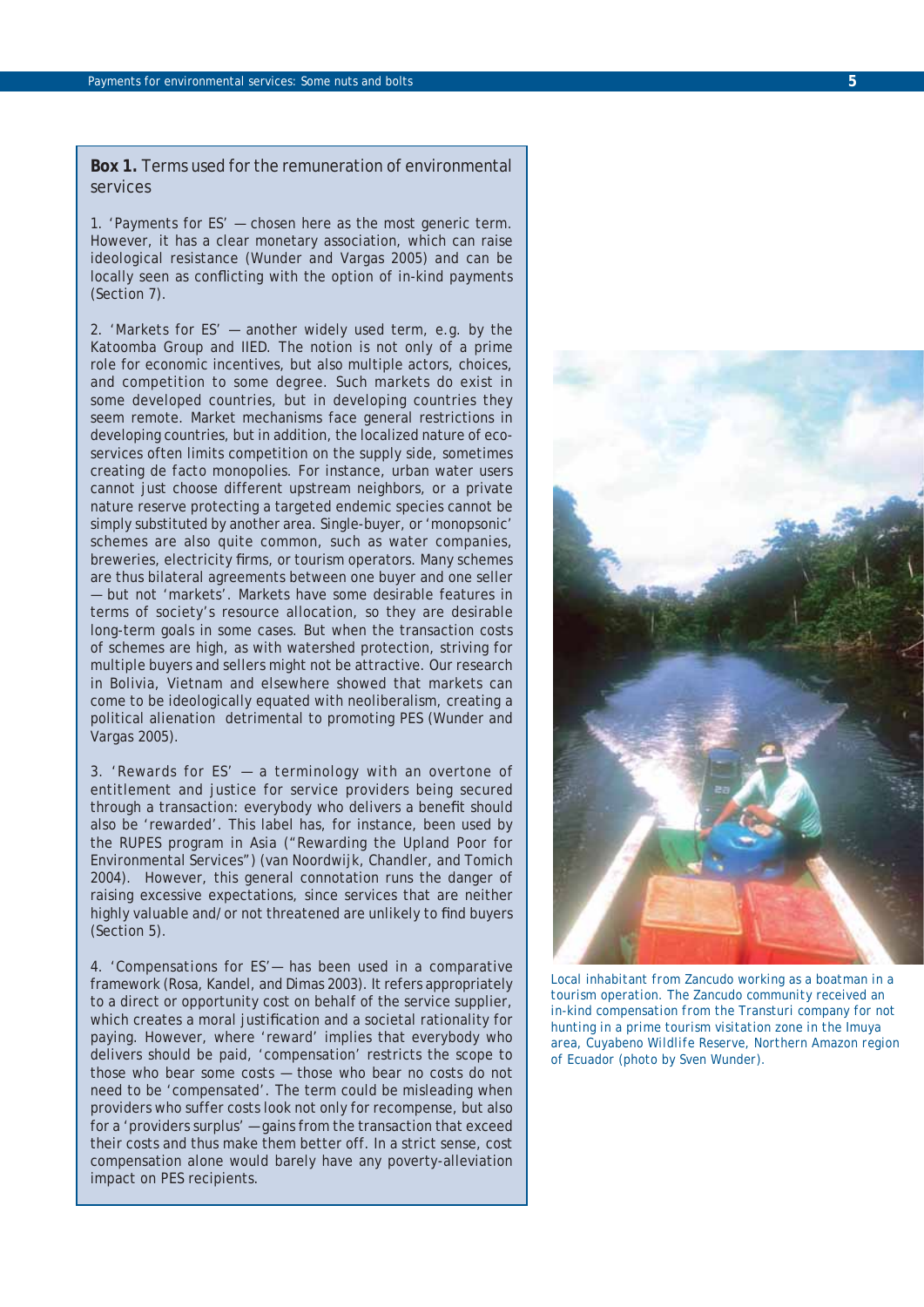

**Figure 1.** Comparing PES to other conservation approaches

global assessments of the total value of ES transactions, the value of these products is fully included (Scherr, Khare, and White 2004). It might be more appropriate here to count exclusively the value of the green premium, i.e. only the value difference between the ecologically and the conventionally produced good can genuinely be attributed to the ES.

#### *2.3. Key features*

What features distinguish PES from other conservation approaches? PES has already been compared with ICDPs in the literature, but a broader evaluation is desirable, including a comparison with other conservation instruments. Figure 1 ranks a set of conservation approaches according to two criteria: first, the degree to which they rely on economic incentives; second, the extent to which conservation is targeted directly rather than integrated into other development approaches. Note that the approaches as described are not mutually exclusive; they could be combined in different conservation strategies.

*Command-and-control regulations* (including the creation of strictly protected areas) aim rather directly at protecting the resource, without using economic incentives — unless corruption turns regulations into *de facto* unofficial 'taxes'. They are thus located in the extreme South-Eastern corner of the diagram and stand in stark contrast with the voluntary, flexible character of PES. However, PES can coexist with or even enhance command-andcontrol measures, as in the case of the Kyoto Protocol preconditioning carbon mitigation markets. *Sustainable forest management (SFM)* and similar resource-use improvements also directly pursue conservation by influencing production and extraction processes. Technical modifications are the main instrument, although economic incentives and development mechanisms also can play a role.

In the South-Western cluster, *ICDPs* are by their very nature the opposite of direct. They are non-contingent and explicitly integrate conservation and development concerns, looking for 'conservation by distraction' and 'less poverty — less degradation' effects. Their holistic efforts include building local institutional capacity, generating benefits to 'buy' local goodwill towards conservation and influencing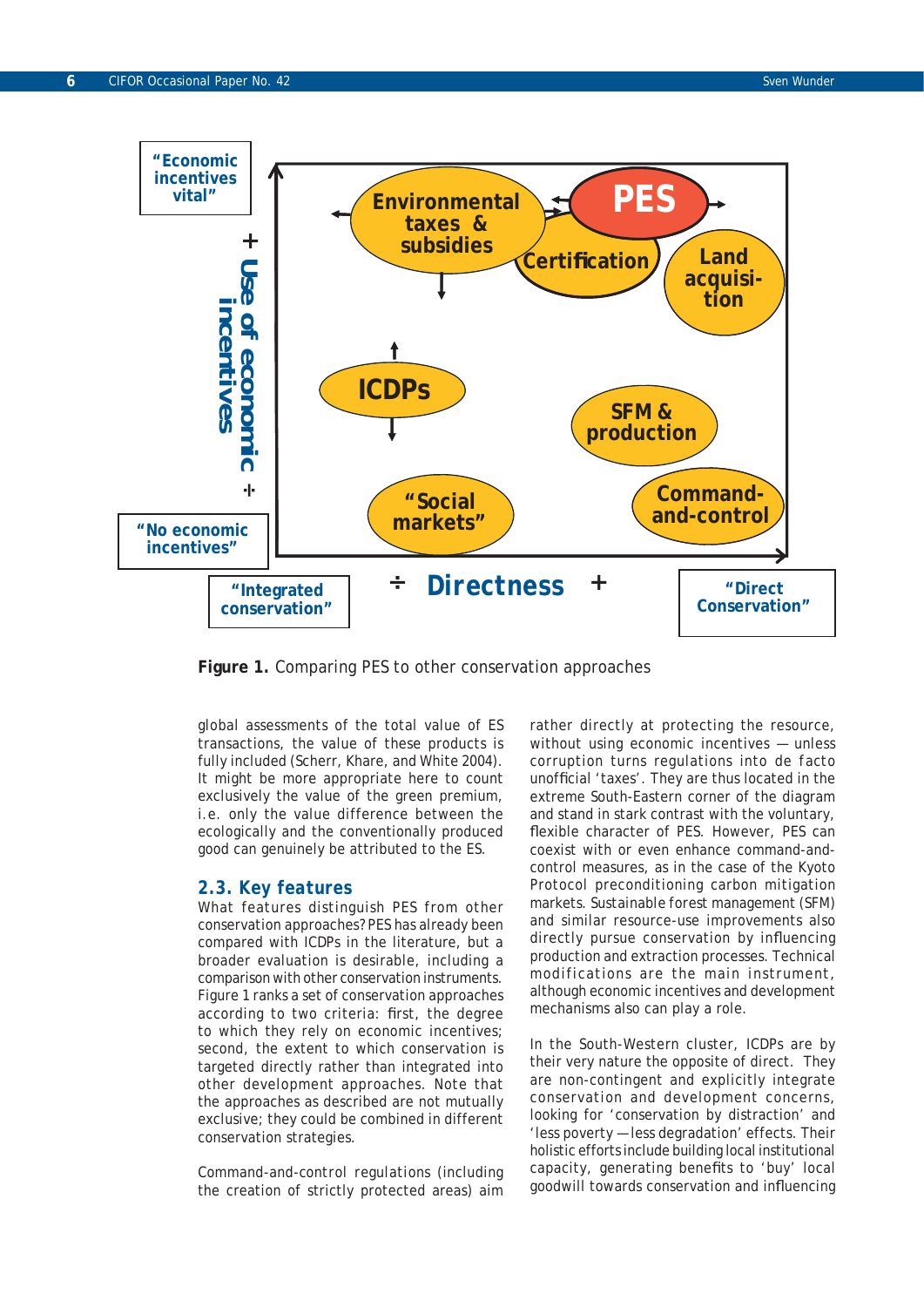government policies. Economic incentives in ICDPs play a variable role. Unlike PES, ICDPs require investments in alternative production forms. They are 'projects' or 'programs', often surrounded by mutual expectations of holistic (sometimes: paternalistic) interventions. In contrast, PES are designed as 'transactions' that may be sensitive towards local development dynamics, but without pretending to hold community hands — it is all about selling and buying a service to achieve a more rational land use. Yet, one could also imagine some hybrid forms, such as integrated projects that are financed in a contingent way (Section 9).

In a cluster adjacent to ICDPs, we have "*social markets*" (Heyman and Ariely 2004). These comprise systems of reciprocity and exchanging favors at different social scales. By definition, these systems are non-monetary — and critics argue that introducing PES project tends to jeopardize them (Section 6). Social markets are often traditional systems that have evolved locally over time. Points of leverage for conservation include moral persuasion, social pressure, or promised favors — all factors closely linked to integrated social systems and development processes, rather than to direct conservation.

Obviously, PES belong to the family of approaches making pronounced use of economic incentives (Northern cluster) — in fact, incentives are at the very core of PES. In that respect, PES resemble *environmentally motivated taxes and subsidies*. But the PES approach of 'purchasing conservation' in a contingent way is more direct than most taxes and subsidies which aim more at changes in broader production and resource-use patterns. Ecological price premiums linked to *product certification* can be seen as overlapping with PES (see below, this section). The 'ecological VAT' program practiced in several Brazilian federal states is another border case between PES and fiscal environmental instruments: tax transfers being made from federal states to municipalities, which are rewarded for the size and quality of conservation areas (May et al. 2002; Grieg-Gran 2000).

*Land acquisitions* for conservation and similar measures such as buying out logging concessionaires are one-off solutions aimed at eliminating environmentally problematic actors. PES instead try to make deals to work with these actors. PES normally do not involve changes in land tenure. PES might thus be cheaper and more adaptive, local people need

not be expelled, and the conservation buyer does not need to worry about enforcing land tenure. Conversely, setting up and running a PES scheme could over time require higher transaction costs (negotiation, monitoring, etc.) than once-and-for-all land purchases, and there is always a risk that the landowner cancels or violates the PES deal. Notably, land purchases are fully direct; they have no posterior integrated conservation-development dimension. In turn, to the extent that receipts from PES change local livelihood dynamics through income, consumption, labor and land markets, this can either strengthen or weaken conservation — be it by affecting the sustainability of the PES deal itself or through unexpected environmental side effects. These indirect feedback loops triggered by the development dynamics of PES are sometimes forgotten by those who see the PES approach purely as 'direct conservation'.

#### *2.4 Different PES types*

PES schemes thus clearly distinguish themselves from other conservation tools, but internally they are also a quite diverse family. In the following, three distinctions will be made: area- vs. product-based schemes, public vs. private schemes, and use-restricting vs. assetbuilding schemes.

First, PES schemes differ in the vehicles used to achieve conservation or restoration effects. The most common type is *area-based schemes*, where contracts stipulate land- and/ or resource-use caps for a pre-agreed number of land units. Examples are conservation concessions (Niesten, Ratay, and Rice 2004; Hardner and Rice 2002), easements, protected catchments, or forest-carbon plantations (Smith and Scherr 2002). Second most common are *product-based schemes*, where consumers pay a 'green premium' on top of the market price for a production scheme that is certified to be environmentally friendly, especially vis-à-vis biodiversity (Pagiola and Ruthenberg 2002). The premium could be for a product meticulously linked to the use or non-use values of pristine habitat (e.g. ecotourism, extractive jungle rubber), for agro-ecological production modes preserving relatively high ES levels (e.g. shade-grown coffee, organic farming) or for ES conflictive production methods using best practice to minimize negative environmental impacts (e.g. certified timber, proposed certification of soy and cattle producers in Brazil).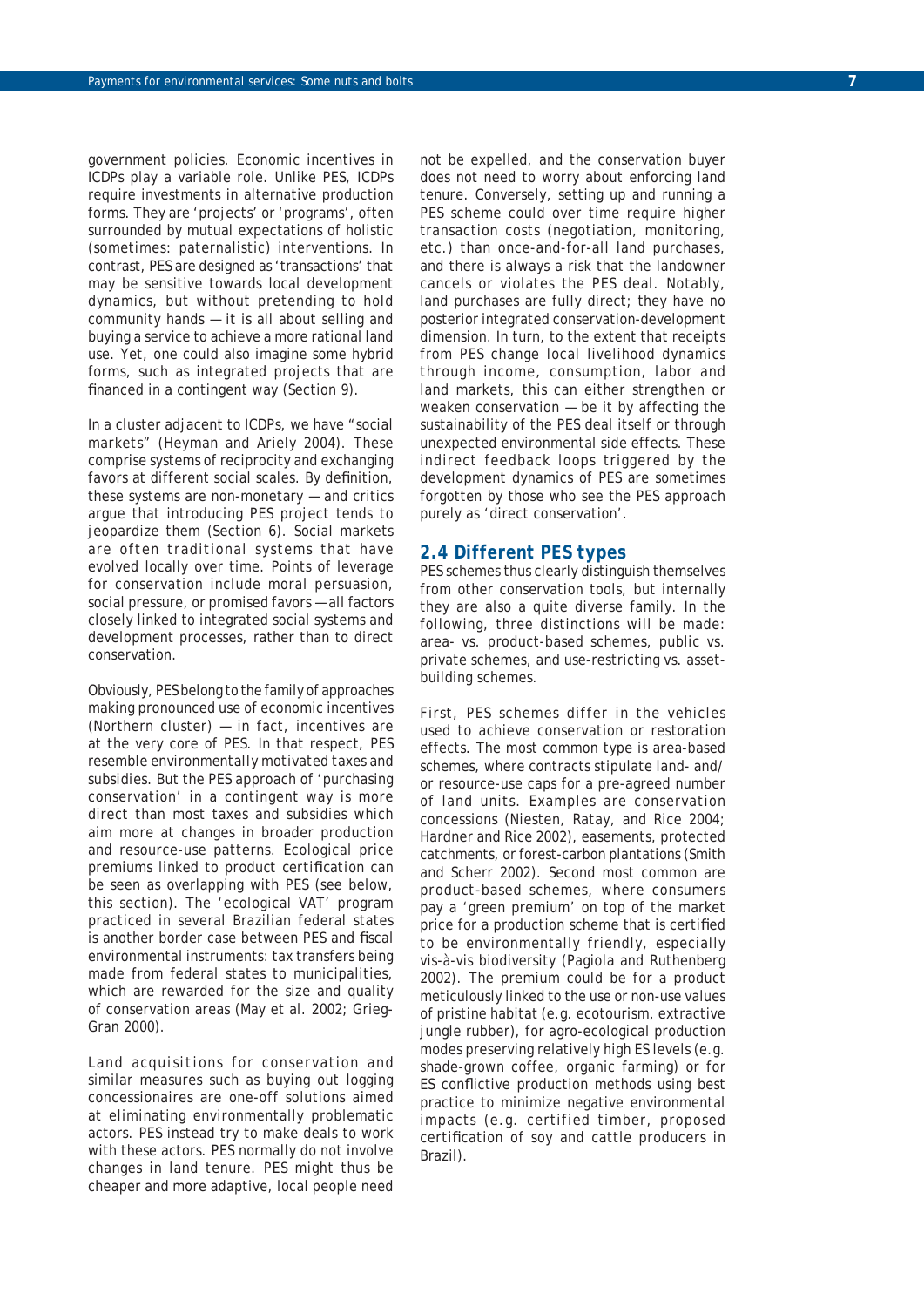

*Cloud forest being protected by the watershed PES scheme in Pimampiro, Northern Ecuador (photo by Sven Wunder).*

Second, PES also differ according to who the buyers are. On the one hand, in *public schemes*  (e.g. in Costa Rica, Mexico, China), the state acts on behalf of ES buyers by collecting taxes and grants and paying alleged ES providers. On the other hand, *private schemes* are more locally focused (e.g. watershed schemes in Pimampiro-Ecuador, Valle del Cauca-Colombia, Santa Rosa-Bolivia, and basically all carbon schemes), and buyers pay directly. Public schemes are generally larger in scope and have the state providing legitimacy, which many private schemes struggle hard for. On the downside, public schemes can become overloaded with side objectives catering to voters rather than supplying ecological services proper, they are less flexible vis-à-vis targeting of strategic ES sellers, and they tend to be less efficient in securing additional ES provision (Section 3).

Finally, "use-restricting" PES schemes reward providers for *conservation* (including natural regeneration) for capping resource extraction and land development; or for fully setting aside areas, such as for protected habitat. Here, landowners are paid for their conservationopportunity costs, plus possibly for active protection efforts against external threats (Hardner and Rice 2002). In contrast, in "assetbuilding" schemes PES aim to restore an area's ES, for example (re)planting trees in a treeless, degraded landscape. Conservation-opportunity and protection costs aside, PES may here also compensate the direct costs of establishing ES, often through investments within agricultural systems (Pagiola et al. 2004). Whether PES is an economic rent for basically "doing nothing", or at least in part a reward for actively improving ES, has some implications for rural employment (Section 8).

### **3. How to evaluate PES effi ciency?**

If you go to the market and buy a fish to cook for lunch, it may eventually taste better or worse than expected — but basically you know in advance what you buy. If you buy an ES, whether you get what you paid for is much less self-evident. Since the ES is provided over time, you always need to consider what would hypothetically happen without your PES scheme, i.e. you need to construct some *counterfactual ES baselines*. The first and prime question to ask is whether the PES scheme has a sufficiently large, additional effect vis-à-vis that baseline: Does it really make a difference? The *additionality* question has been much debated for forestry's status in the Kyoto Protocol's Clean Development Mechanism (CDM). Only reforestation and afforestation are currently accepted as truly additional and thus eligible for carbon credits, while protecting forests that would disappear in a no-PES baseline is not. Figure 2 illustrates three fundamental baseline scenarios.

Current CDM rules are an example of a static baseline where (a): forest carbon stocks are assumed to remain constant vis-à-vis a *laissezfaire* historical scenario. The difference is then attributed to specific interventions that qualify for carbon credits. Critics argue that in many tropical countries deforestation is an integral part of development, implicitly adopting a dynamic, declining baseline (b). A halt or even slow-down in deforestation ('avoided deforestation') would then qualify for additionality and carbon credits. However, regions or countries in advanced stages of their 'forest transition' process also regain forest cover as a result of land-saving and forestvaluing development features, even without specific interventions. An example of this improving baseline (c) is Costa Rica, where a historical turnaround of deforestation started in the early 1990s (between the 1987 and 1996/97 forest assessments), i.e. *before* the PES system was implemented from 1996 onwards.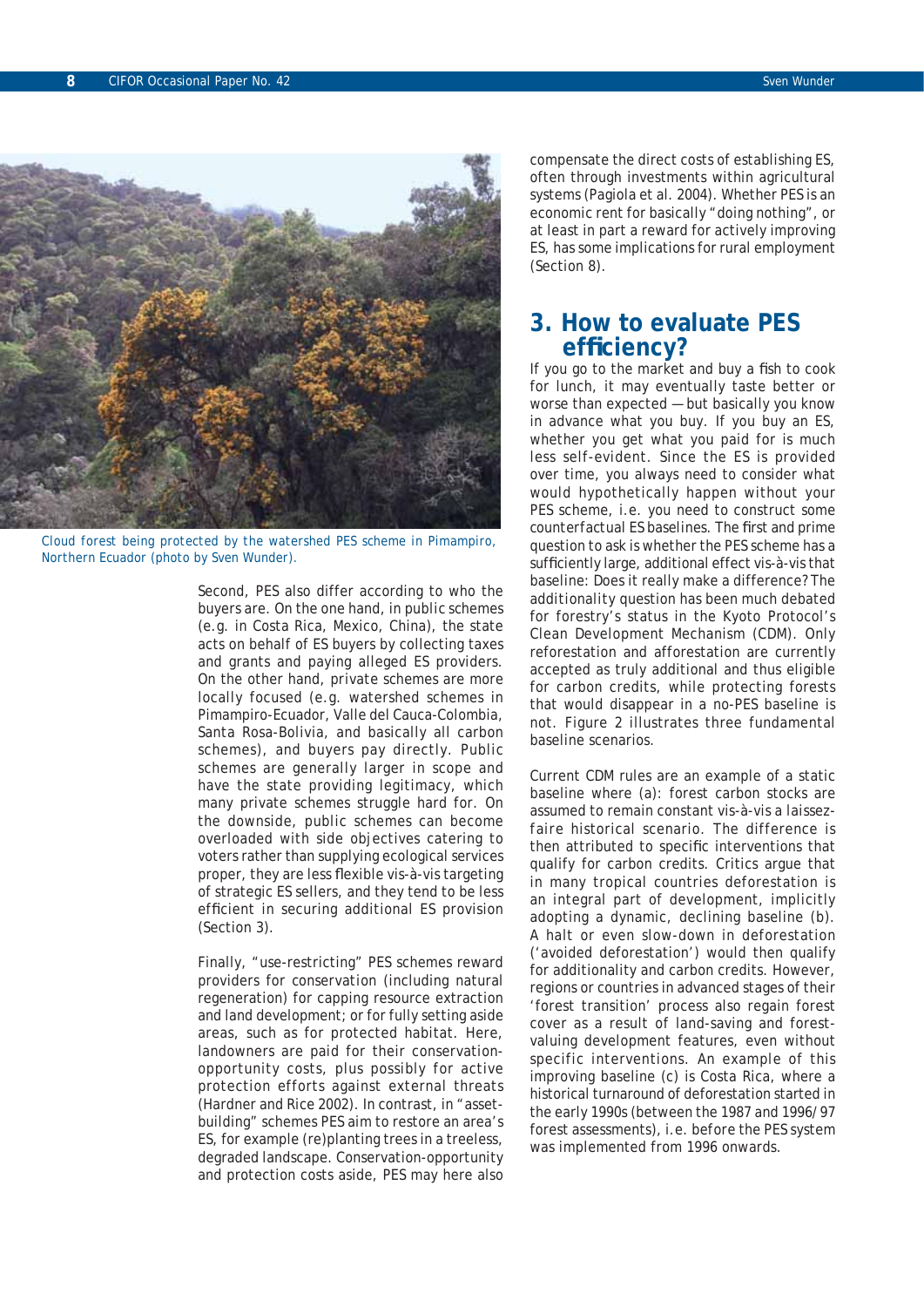This shows that the choice of baseline is tremendously important for PES efficiency. For instance, the Costa Rican PES system builds on static baselines, but if in reality forest cover would increase even without PES, it means the system is likely to pay for reforestation or conservation that would have happened anyhow — a suspicion that seems substantiated by case studies of PES-receiving forest owners with holiday cottages who would be unlikely to clear or degrade their forest (Miranda, Porras, and Moreno 2003). Conversely, current CDM rules bypass important opportunities to slow down forest loss through economic incentives, due to the use of a rigid static baseline. Adopting the wrong baseline can thus lower PES efficiency, or, in the worst case, waste all the money spent: if no *de facto* change in behavior is achieved, no additional environmental services will be produced.

Two other PES efficiency concepts are relevant whenever the intrinsic scope of the ES exceeds in time or space the scope of the specific PES intervention. This is highly relevant for carbon sequestration, which is a global, longterm service enhanced through a series of interventions specific in time and space. If a carbon PES scheme finances reforestation in a certain area, but this directly causes deforestation pressures in a neighboring area, then the PES scheme had a high *leakage*: it achieved high additionality only for the project area, but not for the broader, global goal. If after the scheme's termination all the reforested trees are cut down immediately for firewood, the scheme's *permanence* would be lower than if the trees were left standing. Leakage and permanence are also relevant concepts for watershed, landscape aesthetics, and biodiversity goals, depending on how focused these goals are in time and space, compared with the scope of the specific PES interventions.



**Figure 2.** Three different PES baselines



*Pine plantations on community lands planted through the PROFAFOR carbon sequestration program (Forest-absorbing carbon-dioxide emission forestation program in Ecuador). High Andes near Guamote, Southern Ecuador (photo by Sven Wunder).*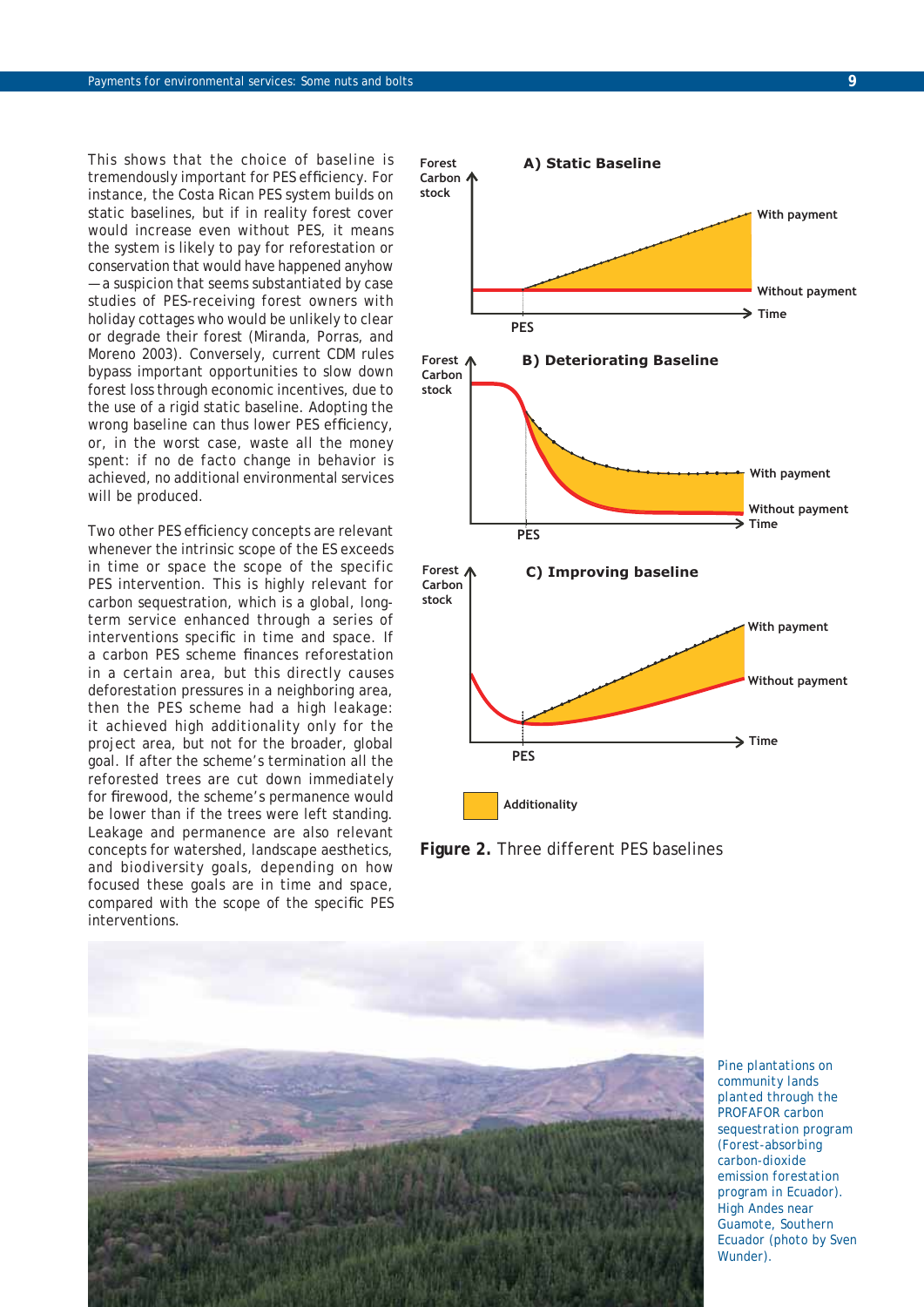

Figure 3. Profitability of land uses compared. Paragominas county (Brazil)

Source: Almeida and Uhl (1995); Margulis (2003)

Many practical issues must be considered when deciding how to fix a baseline and evaluate additionality. Combining implementation with research and systematic data collection would be particularly suitable in this case, as happened with the RISEMP project in Colombia, Costa Rica and Nicaragua (Pagiola et al. 2004). If one just observes outcomes in areas with performance payments, one cannot discern the PES impact separate from omitted variables such as recipient's location, schooling, conservation attitudes, etc. Randomizing the payment could help control for this bias, for example randomly selecting from a pool of households potentially eligible for PES (R.Godoy, pers. e-comm., 7 April 2005). In the RISEMP project, groups were designed to control not only for whether PES payments were made, but also whether technical assistance accompanied the payment (J.Gobbi, pers.comm., Turrialba, 9 February 2005).

## **4. Using PES for which land-use scenarios?**

In interpreting the emerging theoretical literature advocating PES schemes (Ferraro and Kiss 2002; Ferraro and Simpson 2002; Ferraro 2001), one might be tempted to believe PES has an *absolute advantage* over other approaches, specifically ICDPs. But as mentioned above, third instruments may also be available, and their conservation-efficiency ranking may be highly context-specific. Conservation's opportunity cost, i.e. the returns to alternative land uses, are one discriminating factor determining where PES is applicable. Figure 3 provides a numerical example of land-use profitability from Paragominas County in the Brazilian Amazon, which we can use for discussion.

Let us for the sake of simplicity assume different ES buyers had jointly determined that managed timber production would be the most desirable land-use option in Paragominas, maximizing different ES while providing a minimum productive income to land users. They are now pooling resources for a bundled PES scheme offering land-use incentives to shift to managed timber production. Compared to the net land-use profits of US\$28/ha/yr from managed timber (horizontal line in Figure 3), some activities have higher, others lower economic returns. For which ones would a PESled substitution strategy likely work?

For activities with lower returns already (unmanaged timber, unimproved cattle ranching), a PES subsidy for managed timber production is unlikely to matter. Land users already would have changed to this higheryield activity without PES, but are probably constrained by other factors (access to credits,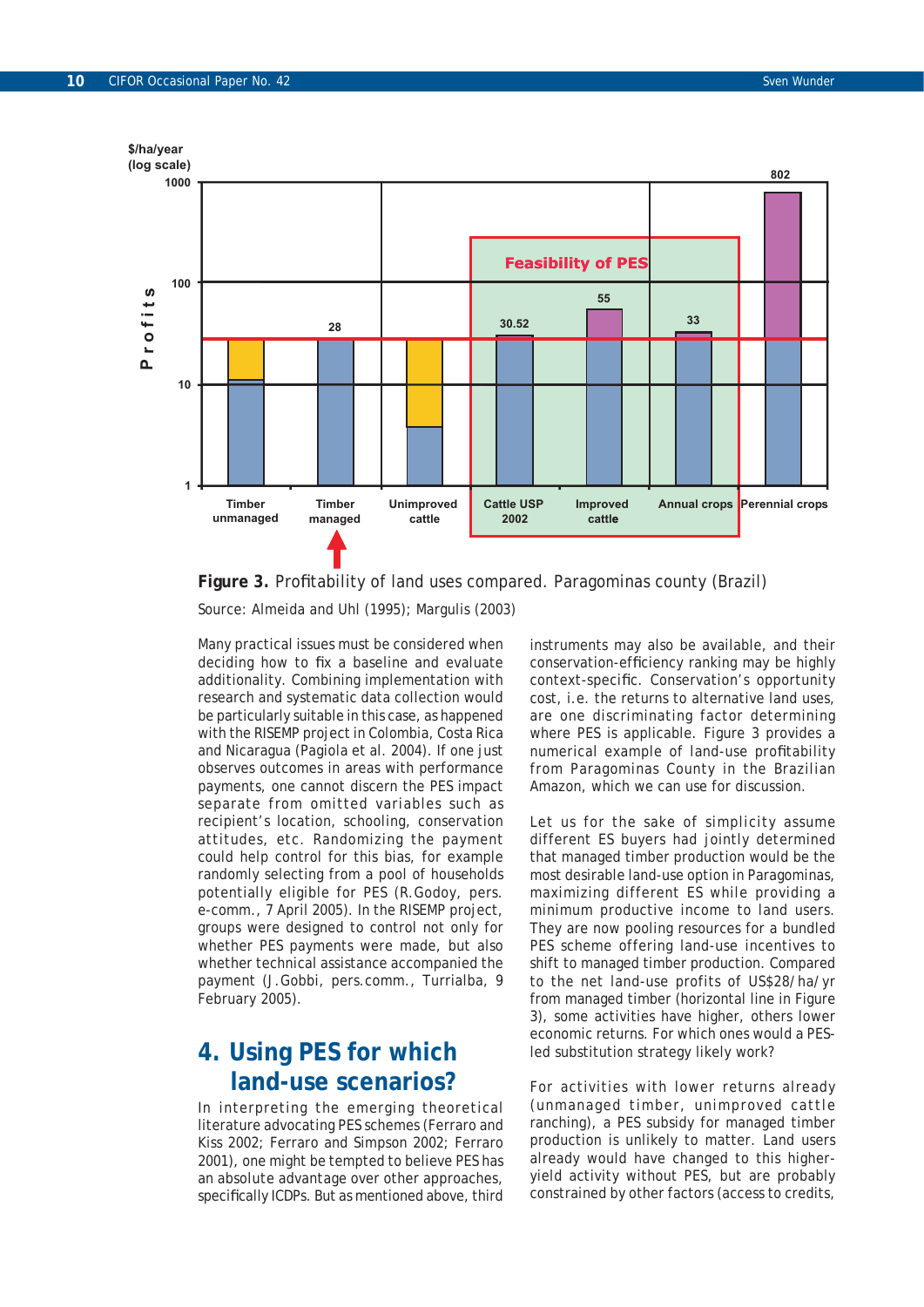technology, infrastructure, know-how, etc.) which are not directly related to recurrent land-use profitability.

At the other end of the spectrum, perennial crop cultivators receive US\$402/ha/yr - a per-hectare economic return no less than 28 times higher than managed timber. Shifting them from perennials to timber production would require an astronomical subsidy, likely to by far exceed potential conservation funding and the economic value of the incremental ES gained. However, for activities *marginally more profitable* than the desired land use (i.e. improved ranching and annual crops in the 'feasibility rectangle' in Figure 3), a PES subsidy could effectively alter breakeven points and induce the desired shift towards sustainable forestry.

By implication, a PES system is likely to be most cost-effective in the middle range of activities marginally more profitable than the desired land use. For less profitable activities, PES is likely to be irrelevant; for substantially more profitable activities, finite funding tends to fall short of the compensation needed.

Obviously, there are some caveats in using this example to represent the complex real world. Producers might not only look at average annual profits, but also at other factors such as risk, price fluctuations, expected future returns, legality of use, and security of land tenure. Where land is plentiful, like in the Amazon, they may also look more to returns per labor input or per capital unit invested, rather than per land unit. ES buyers aiming to protect existing, threatened services in use-restricting schemes (e.g. biodiversity set-asides) may need to anticipate emerging threats and future rises in opportunity costs — if they react only to changes that have already occurred, the service may already have been irreversibly lost (see next section).

On the other hand, this simple example also has some robust practical lessons. For instance, in the nascent Brazilian PES program "Proambiente", perennial crops are planned to be promoted, among other things by providing PES-subsidized credits. But as Figure 3 showed, in terms of average returns perennials are already extremely profitable, so PES-reduced recurrent capital costs and marginally higher returns are unlikely to make much difference for most land-use choices. Perennials may be more effectively promoted by reducing disease risks, price fluctuations, credit constraints and other barriers to entry. It may well be that traditional integrated project approaches, targeted at the multiple non-income constraints to adopting perennials, are more suited for this specific task than PES.

Contrary to common belief, it is often not necessary before PES establishment to do a full economic valuation of ecosystem services on the buyer side, and an economic study of farming system returns on the provider side. In principle, any price the two parties jointly negotiate can be 'the right price' — just as right as the price I negotiated for the fish in the market. For carbon sequestration, a referential market price already exists. However, some back-of-the-envelope calculations can certainly help each side to strengthen their negotiating positions, or even to pre-determine whether a PES scheme is a realistic option or not.

An example can illustrate this. In a watershed PES pilot scheme in Santa Rosa, in the buffer zone of Amboró National Park in Bolivia, a relatively low annual PES (in-kind value of about US\$7/ha/yr) was offered to landowners to set aside forests for conservation. Opportunity costs varied according to slope, soil fertility and access, but would be up to an order of magnitude higher. When PES rates were so uncompetitive, surely nobody would join the conservation scheme? But some farmers did, mainly to cash in a rent for forests that they would have conserved anyway. While the scheme made important headway in locally piloting the basic PES principle, it probably gave little ES additionality, so far at least (Robertson and Wunder 2005).

In this type of situation, a basic assessment of opportunity costs can help set PES rates competitively, and possibly target limited PES resources to those areas where they can really make a difference. As ongoing research with our partners in Costa Rica tentatively indicates, significant efficiency benefits may be gained by changing from the current flat PES per-area payments to rates differentiated in space and tailored to the variable ES provision potentials and opportunity costs of different forest landscapes (T.Wünscher, pers.comm., Turrialba 10 February 2005) — although eventually there may be major political-economy obstacles to implementing differentiated payments in a public scheme.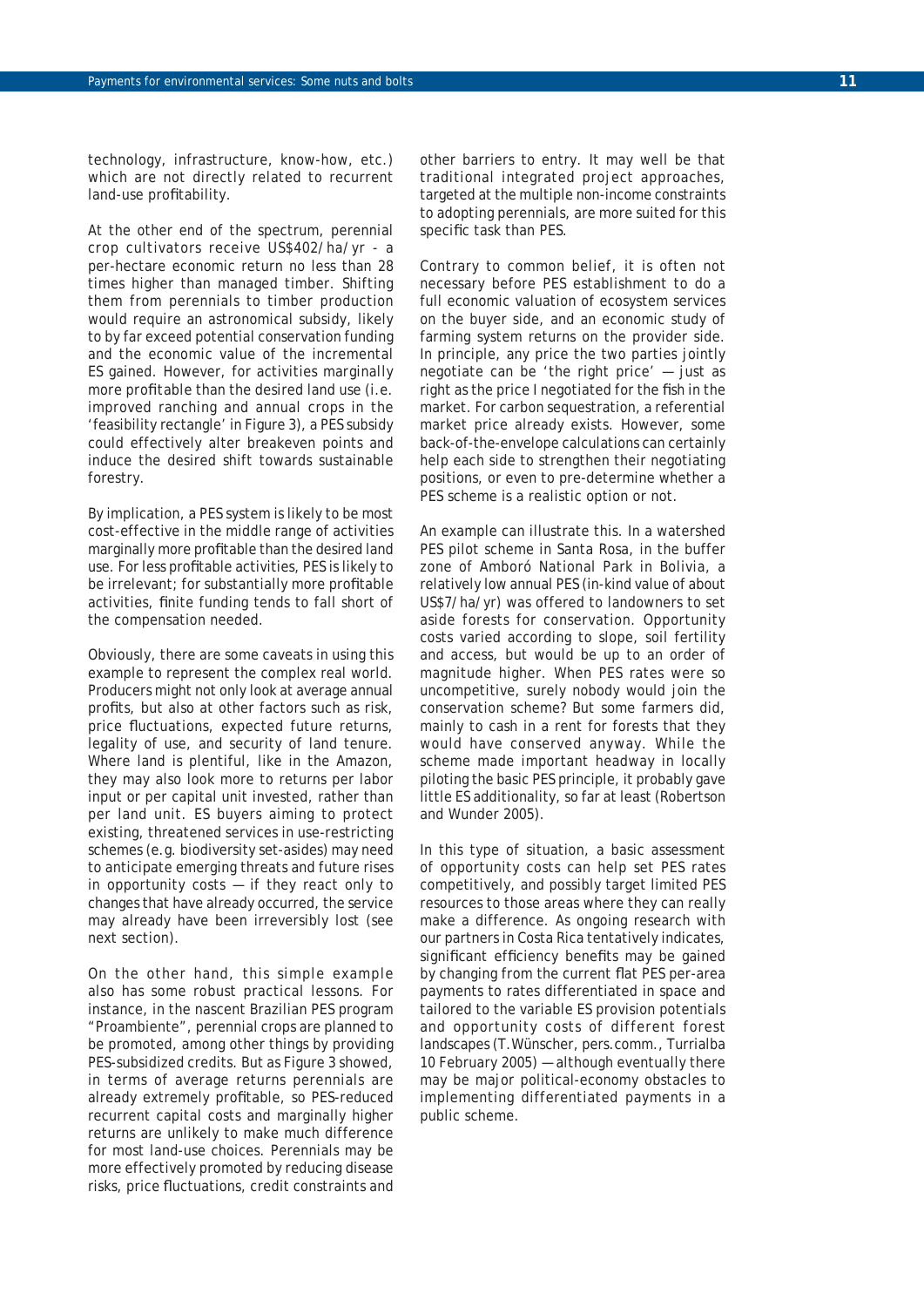## **5. Effi ciency or fairness?**

In conservation and rural development circles, many look to PES as a source of just reward for poor rural dwellers who take care of the environment and continuously 'produce' ES — until now, for free (Shilling and Osha 2003; Rosa, Kandel, and Dimas 2003; van Noordwijk, Chandler, and Tomich 2004). However, from an efficiency point of view, only those who constitute a credible threat to ES provision should be paid. Let us return to the Brazilian Amazon for an example.

First, the remote federal states of Amazonas and Amapá have recently declared large areas to be protected, and federal government representatives have also expressed hope that their pro-conservation policies will be rewarded with international PES resources. Yet, deforestation rates in most of these remote areas remain very low, indicating that the development frontier has still not reached them. Why would ES buyers want to pay for conserving forest that is not currently threatened, and thus would be conserved anyway (negligible additionality)? If land-use pressures are distant, how far-sighted should a PES initiative be?

 Second, a state like Mato Grosso is at the other end of the spectrum, aggressively promoting the expansion of ranching and soy. High deforestation rates reflect land-use threats and high conservation opportunity costs, especially in terms of soy beans' high profitability. The economic, biophysical and political context induces rapid forest conversion. There are thus many good reasons to intervene, but would even large-scale PES be sufficient to change the process? Or is the system with its economic forces too much pre-geared to a scenario where forests will rapidly decline no matter what, constrained only by capital shortages, road infrastructure, time, and possibly legal constraints? Is there hence eventually greater hope for conservationists in pursuing commandand-control measures here, such as enforcing the Brazilian legal restrictions mandating a minimum percentage of forest retained on farms?

Third, a federal state like remote, forest-rich Acre constitutes an intermediate example. Its self-declared *Governo da Floresta* (Forest Government) has been innovative in socioenvironmental legislation and implementation, with a pro-active grassroots movement; the mix has much appealed to foreign donors. At the same time, emerging economic factors like road projects linking Acre to neighboring Bolivia and Peru and expanding timber and beef demand, are all increasing pressures on forests and accelerating clearance rates. Is this intermediate setting, with foreseeable major threats and rising opportunity costs, perhaps the most favorable scenario for PES application?

Obviously, there are no easy answers — not least because the three states internally include a high variety of sub-scenarios. Biodiversity buyers might best keep a diversified portfolio, acting on both current and projected threats. PES schemes need to strike some balance between short-run efficiency and fairness, the latter influencing long-run viability. However, what seems certain is that neither the 'ecologically noble savage' who fully safeguards his or her environment, nor the impoverished farmer too poor to do significant ecological damage, will emerge on the scene as major ES sellers. They simply do not constitute a credible threat, so paying them creates zero additionality — it makes no difference. Is that unfair? Perhaps not, since they also do not suffer conservation opportunity costs from forgone development. The ideal ES seller is, if not outright environmentally nasty, then at least potentially about to become so.

On the other hand, current threats are not the only relevant indicator — and sometimes threats are only unambiguously revealed when it is too late. Applying PES to target agents and areas where threat is *projected* to emerge could be an effective insurance against future degradation. CIFOR has adopted this logic trying to develop a community conservation concession scheme in Setulang village, East Kalimantan, Indonesia (Wunder et al. 2004). While most neighboring villages have sold out their forest to timber companies, Setulang has preserved five thousand hectares of primary lowland forest, mainly to protect local water supply.

However, the bids from logging companies are rising, and the internal village conservation consensus is endangered. In this situation, an external biodiversity payment to local people for not selling logging rights could help sustain the village consensus. It can also help them cover the costs of more effectively protecting the forest against logging companies' external threat. PES probably has a high potential for achieving real and additional conservation gains in situations where decisions are still 'on the edge', especially when it is in a use-restricting scheme with ES being threatened by irreversible loss (e.g. biodiversity). Once the balance has tipped and the community has sold off logging rights, it is obviously too late for PES to have any impact.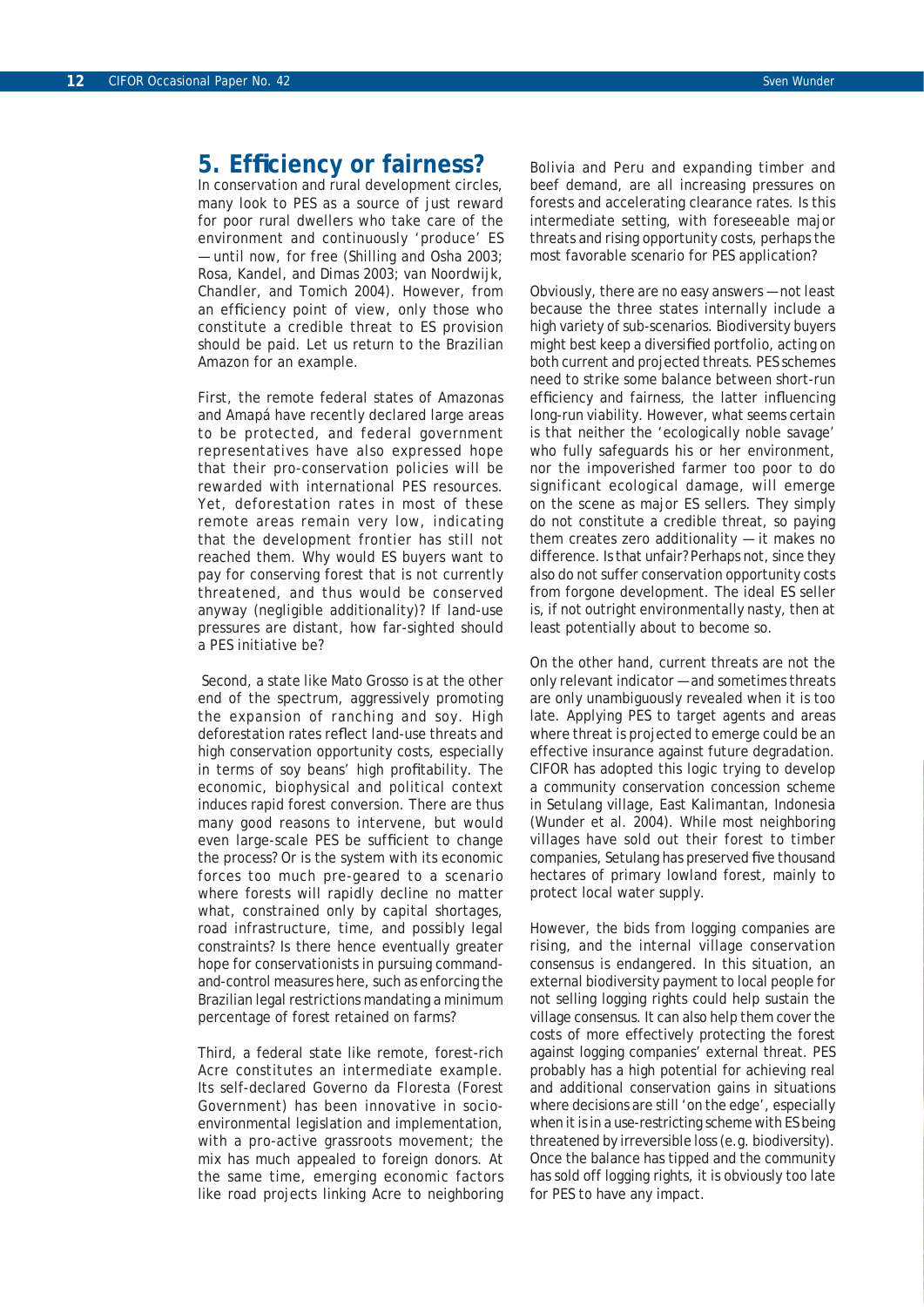

**Figure 4.** Buying out logging rights for conservation in Indonesia

*CIFOR is supporting the village of Setulang, East Kalimantan, Indonesia, setting up a PES scheme to avoid logging of the village's lowland forest and find fi nancial support to set it aside for conservation (photo by Yani Saloh).*



## **6. Whom to pay?**

This section will deal with three concerns in selecting possible PES recipients: the valueadded chain, insecure land tenure, and illegal resource use. The first issue relates to the vertical distribution of opportunity costs. Consider the Setulang case (Wunder et al. 2004). For a biodiversity PES to be politically acceptable, one needs to compensate a critical mass of decision makers that would otherwise benefit from the biodiversitythreatening activity, logging. Figure 4 shows the approximate distribution of timber-extraction benefits, combined with the financial and commodity flows. Logs are being extracted from *de jure* state forests, the use rights of which are *de facto* claimed by different local communities through traditional land rights (*adat*) that in turn are generally recognized by the post-Suharto Indonesian state.

However, claims are overlapping between communities, and their negotiation power varies — causing their shares in total timber rents to diverge (right-hand bar). Yet, other agents such as intermediaries (fees), timber companies (sales value), local government (taxes, bribes) and probably timber consumers (consumer surplus) are currently getting the lion's share of net profits, and would thus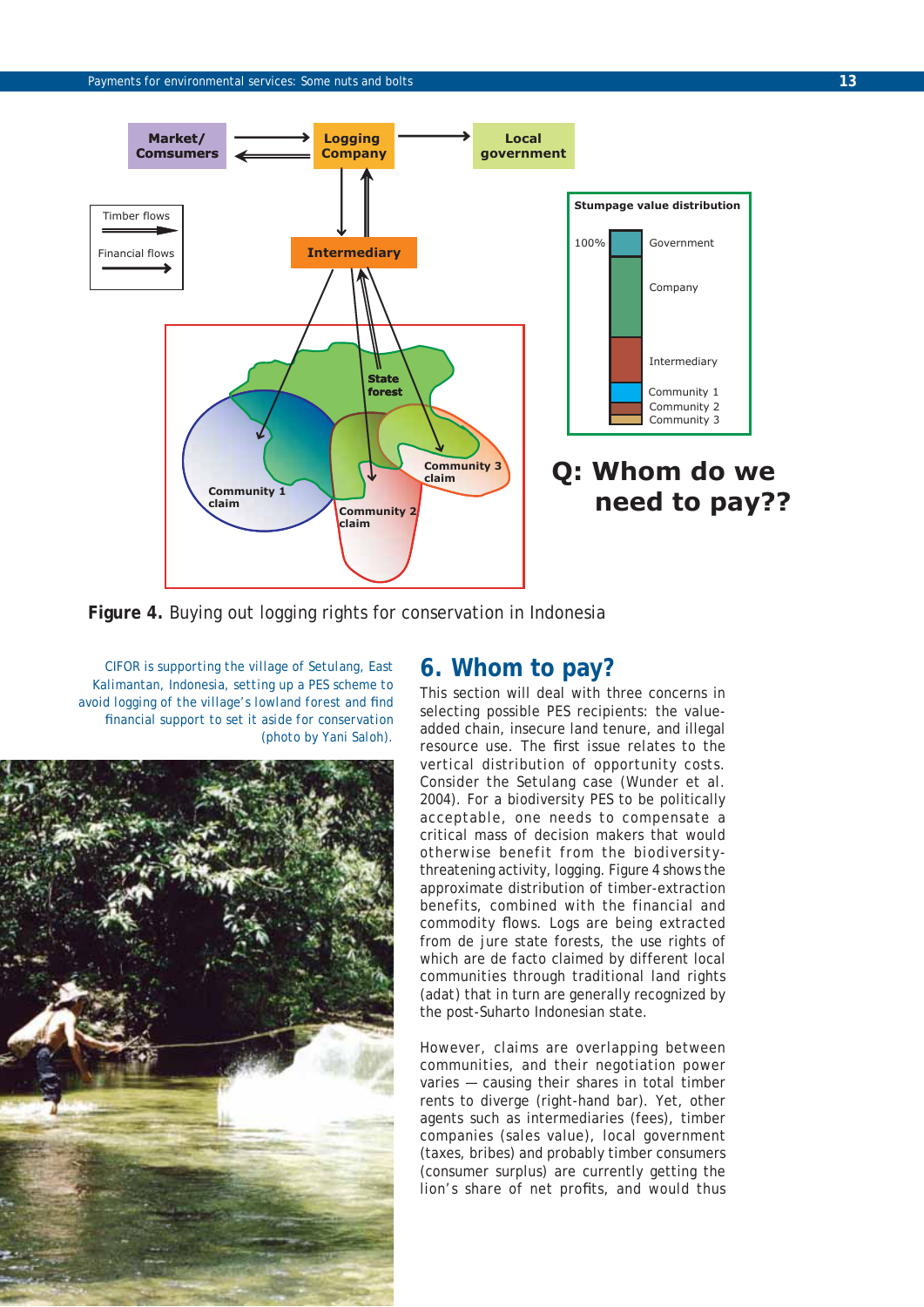have the most to lose from conserving forests. Should all these actors be compensated in a PES scheme?

From an efficiency point of view, one would want to compensate enough (not necessarily all) actors to form a resilient conservation alliance, but selecting only among those who have credible site-specific claims. Generally, consumers, intermediaries and timber companies need not be compensated, as long as their interests remain 'mobile'. Unless they buy, rent or forcibly occupy an area, they cannot make site-specific claims. On the other hand, communities acting as direct local guardians have a vital stake, and do need to be compensated. Yet, if the community is too weak to protect its land from loggers, then a PES scheme has no foundation. Local government, recently strengthened by decentralization, can be a catalytic actor that may need to be rewarded, although there are pros and cons.

Note that for a PES to be 'fair', one might want to compensate all losers, but in this specific case across-the-board compensation would be prohibitively expensive. Note also that buying conservation for a relatively low price, aligned only with local people's opportunity costs, could eventually trigger losses in national income by forgoing large timber rents paid to non-local actors (Section 8). Whom exactly to pay is a question of negotiation, political feasibility (which includes perception of fairness), legality (particularly vis-à-vis land tenure) — and possibly also of ethics, since some actors may lose illegal revenues, corrupt payoffs, and iniquitous profits.

Second, many land users in the tropics do not have formal land titles, especially in agricultural frontier areas. Can and should these people receive PES? The main preoccupation for private ES buyers should not be the *de jure* land rights, but *de facto* land- and resourceuse control capacities. Informal landowners whose land claims are widely recognized and respected can be efficient ES provider since they can control access; someone whose tenure is perceived as insecure and weak cannot, since external agents can occupy the land or harvest the resources. In disaggregating the complex concept of tenure rights, the 'right to exclude' layer is particularly decisive for ES providers' efficiency. The more open the access, the less adequate the scenario is for PES.

Third, land tenure issues aside, does the legal status of resource uses matter for selecting

PES recipients? Many legal caps on tropical land uses are weak (e.g. declared but not enforced 'protection forests'), and some forest products (e.g. wild animals, logs, charcoal) are globally to a large extent illegally harvested. Should these resource users receive PES to defer their threats of illegal extraction? If so, would legal actors be perversely encouraged to drift into illegal activities, too, in order to qualify for PES — or just to protest against an unfair system? Could PES eventually come to endorse crime (Vogel 2002)? There is certainly a game-theoretical foundation for environmental blackmail (Mohr 1990), and perverse incentives have been a real concern for some PES schemes (Pagiola et al. 2004).

Again, there is no one-size-fit-all answer, and a pragmatic approach is recommended. In many cases, a carrot-and-stick approach is rational, i.e. to supplement weakly enforced laws with PES compensations partially covering compliance opportunity costs — especially when recent top-down protection declarations can be said to have been unfair vis-à-vis existing local land claims. Even in the well-established Costa Rican PES system, farmers are paid *inter alia* for not deforesting, although deforestation actually is illegal.

However, since PES presuppose *de facto* free land-use choices (Section 2), they are normally not an adequate tool to strengthen existing protected areas, although there can be exceptions. To the degree that protected areas have been relatively efficient in halting deforestation (Bruner et al. 2001), squatters should not be paid to stop expanding further into national parks — unless it is bound to be a 'paper park' without any command-and-control potential. Paying squatters could backfire by 'giving away hostages' in the struggle over protected land, e.g. by attracting new squatters looking for their 'just reward'. Ultimately, the decision whether to offer carrots depends on a realistic assessment of how far the stick alone will take you.

More broadly, PES implementation should be preceded by an efficiency analysis of existing approaches and motivations for ES provision, and how a PES scheme would likely affect them. Will payments always increase recipients' effort? At least part of the psychological literature claims that extrinsic rewards can undermine intrinsic motivation (Deci, Koestner, and Ryan 1999), such as a community's self-interest and pride in forest conservation. Monetary rewards could also debilitate pre-existing social markets (Section 2),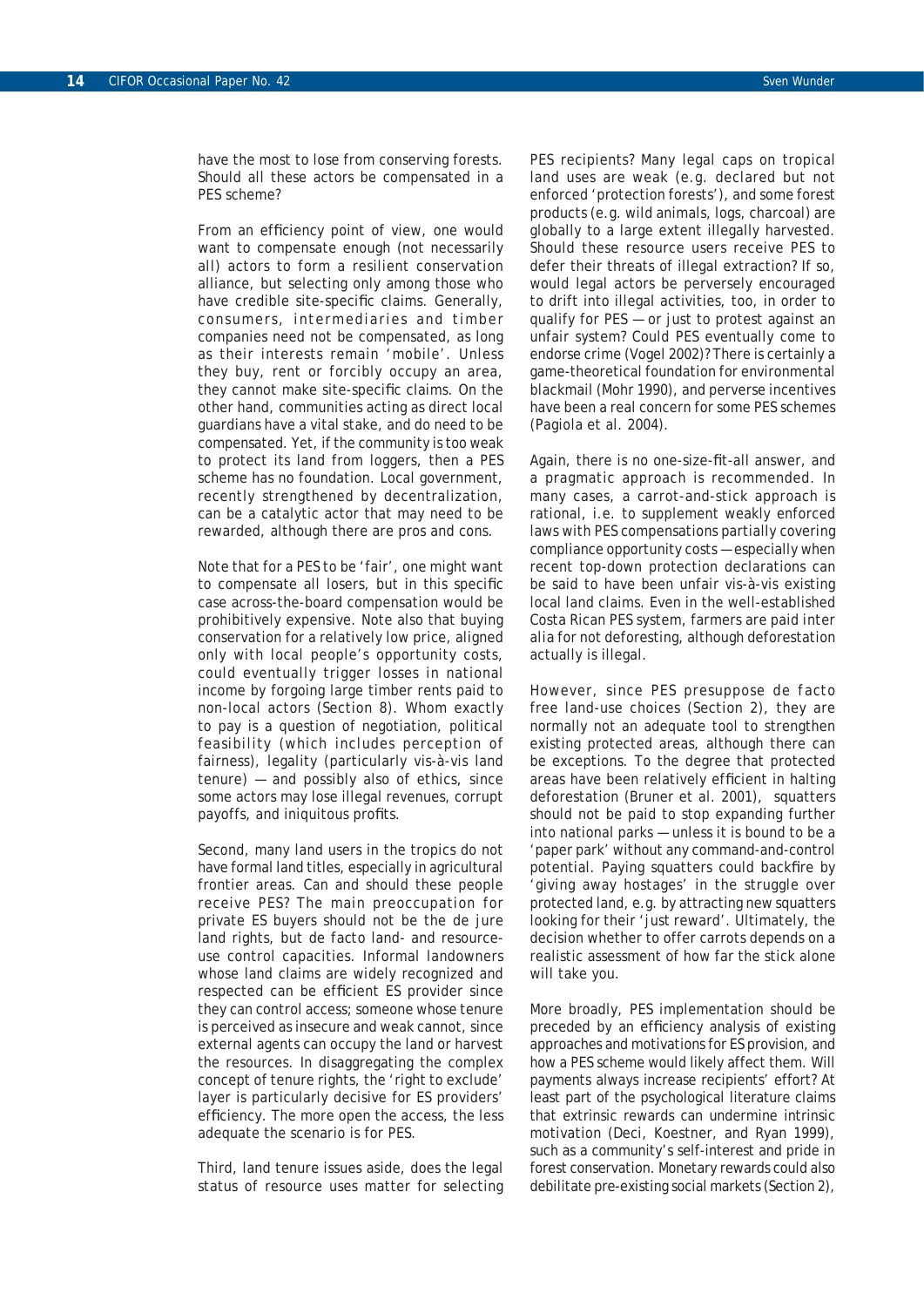i.e. societal ties and reciprocity arrangements. Apparently this is especially a danger as long as payments remain small (Heyman and Ariely 2004). At worst, conservation effort in exchange for a low monetary PES could be lower than for 'no payment'. This is noteworthy, since in most cases PES amounts paid have actually remained low.

## **7. How to pay?**

Payment methods also matter for PES efficiency. A cynical ES buyer might be indifferent about the mode of payment, as long as the provider signs the contract. But the contract's sustainability may eventually depend on the unforeseen development effect of payments on household incomes, changes in consumption, and demand for land and labor. Also, these changes may have environmental side-effects on conservation, beyond what is stipulated in the contract. So it is advisable to *ex ante* think about (and even experiment with) different payment modes, including the cash vs. non-cash selection and the periodicity of payment.

Economists often think of cash payments as the most flexible and thus preferable mode. Cash will be most appropriate when ES suppliers forgo cash income to comply with a PES contract, e.g. reducing a planned expansion in cash crops to conserve a forest area vital for watershed protection. Indeed, in this situation ES suppliers could hardly be expected to accept non-cash PES benefits exclusively, since cash is exactly what they lose from conservation.

Many development practitioners are generally hesitant to advocate cash transfers to rural communities, since they doubt the ability of cash to create sustained local welfare. Cash may increase myopic spending (alcohol, luxury goods, etc.) and cause social distress. At the other end of the spectrum, some argue that regular cash transfers are more effective in alleviating poverty than in-kind contributions or development projects. For instance, in two recent Mozambican cash-transfer programs, flood victims and demobilized soldiers have used their money wisely, administrative costs were very low at 5-10%, and the poverty-alleviation impact was impressive (Hanlon 2004).

A PES field example can illustrate the viewpoints ranging between these two extremes. Table 1 sums up different attitudes from interviews in the Santa Rosa watershed (Bolivia) vis-àvis the pros and cons of receiving PES in the form of beehives (the current in-kind mode) versus cash (as hypothetical alternative) (Robertson and Wunder 2005). The recipients originally negotiated a contingent transfer of beehives, combined with technical assistance for beekeeping. As one PES-enrolled farmer explained, "If I receive cash, I know I will spend it right away. Instead, I want these payments to create something that lasts." This statement indicates not only reluctance to receive cash, but also recipients' expectations of 'integrated' (often, paternalistic) interventions: the mediating NGO is assumed to deliver a readymade, complete 'package' of benefits. This may well be a rational preference if

**Table 1.** Perceived advantages and disadvantages of two PES payment modes in Santa Rosa (Santa Cruz, Bolivia), Fundación Natura. Cash and in-kind transfers compared.

| <b>Beehive pros/Cash cons</b>                                                                                                            | Cash pros/In-kind cons                                                                |  |
|------------------------------------------------------------------------------------------------------------------------------------------|---------------------------------------------------------------------------------------|--|
| - Some recipients reject money - it would<br>be spent rapidly and leave no long-run<br>benefits                                          | - Some recipient little skilled and interested in<br>beekeeping, thus losing benefits |  |
| - Paying cash "smells" more like losing<br>property rights - whether that fear is<br>rational or not                                     | - Beehives are inflexible assets to sell.<br>compared to animals or equipment         |  |
| - Honey is a useful subsistence product                                                                                                  | - Beehives are inflexible assets to subdivide,<br>compared to cash                    |  |
| - Beekeeping includes an incentive to<br>protect forest as bee habitat                                                                   | - Extra training costs for implementing NGO                                           |  |
| - Demonstration effect of bees and the sweet<br>taste of honey give PES implementers more<br>goodwill than a corresponding cash transfer | - Extra costs for recipients to benefit -<br>beekeeping demands labor inputs          |  |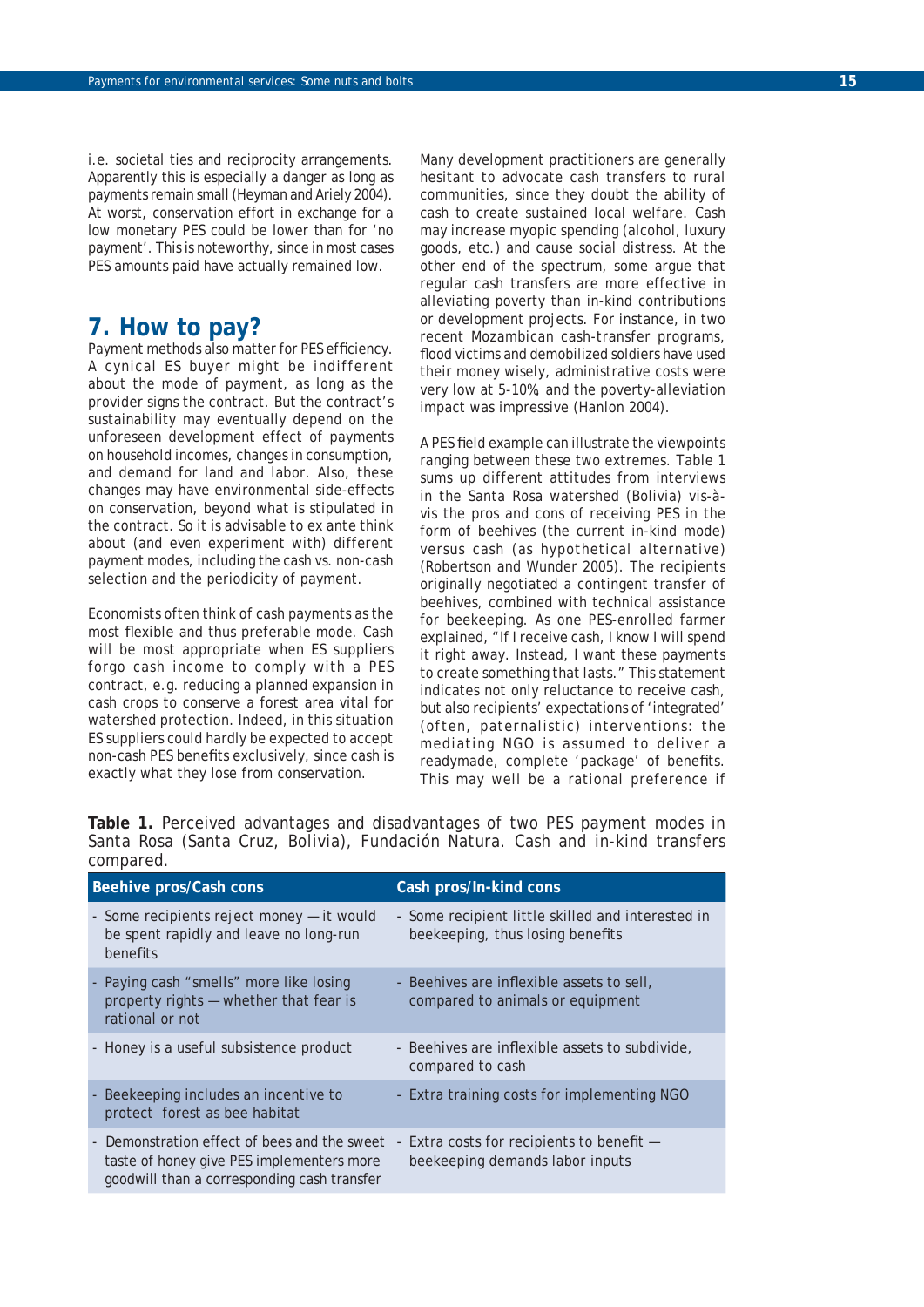local capacities for saving, investment and entrepreneurship are limited. Other recipients said honey was a useful subsistence product, and receiving beehives caused less fear over land expropriation than cash transfers, whether such fears were rational or not.

For the NGO, the need for bee habitat provided an additional local incentive for conserving the forest. Also, the beehive 'demonstration effect' was claimed to bring more mileage than tiny corresponding cash payments would do. This is supported by psychological science claiming that low-value, in-kind payments can be more effective than low-value cash payments in stimulating effort, since recipients are more likely to view in-kind transfers as compatible with reciprocal exchange and "social markets" (Heyman and Ariely 2004).

However, local opponents wanting cash instead stressed the beehives' inflexibility as an asset, as well as the labor and skill requirements, implying that less-dedicated beekeepers would receive low or zero returns. The NGO training in beekeeping also constitutes an extra cost. Some recipients foreshadowed they would *sell* the next hives to those specializing in bees — thus creating an 'intra-village secondary market' exchanging bees for cash. Others said they would prefer in-kind alternatives, e.g. barbed wire to fence off their land and strengthen tenure. Unless it poses high incremental administrative costs, one could offer a menu of payment modes, even in the same village.

This small example shows that one is welladvised to investigate in advance what mode local people favor. Their preferences might vary across villages, families and even individuals within families, so that a customized approach is desirable. Recipient gender aspects should also be monitored, and in some cases collective rather than individual contract may be preferable (Section 8). In terms of periodicity, it is often desirable to mimic other regular income flows with small, frequent payments — even if compliance monitoring is done only once a year. This may be particularly relevant if cash payments are applied, and temptations for rapid spending are substantial. But one has to find out case by case what is most likely to increase welfare. Some recipients will prefer in-kind options, but cash-poor communities may clearly prefer cash. PES implementers should overcome the paternalistic prejudice that local people are generally unable to administer money going into their pockets.

Finally, it has been suggested that PES agreements could include contingent transfers of infrastructure, such as building a school or a road, or giving basic resource rights to local people, such as formal land tenure (Rosa, Kandel, and Dimas 2003; van Noordwijk, Chandler, and Tomich 2004). The problem here is that large or irreversible up-front benefits are dubious incentives for a continuous supply of contracted services over time. How can one credibly sanction non-compliance — a crucial concern for any contingent agreement? Possibly one could tie compliance to the running *maintenance* cost of infrastructure, e.g. to the costs of keeping a school or a road open. But even so that road maintenance might be taken over by a logging company or an agricultural investor promoting the exact opposite of the land use ES buyers had looked for. These types of incentives are thus generally more apt for ICDPs than for PES schemes. It makes extremely bad headlines for a conservation organization to come and destroy the locally built school or road, or to deprive people of their newly won land rights, just because they happened not to honor their side of the PES bargain.

### **8. Pro-poor PES?**

At a time when overseas development assistance is increasingly focusing on poverty alleviation, it is no surprise that fads like PES are scrutinized for their potential to achieve this goal. Much hope exists that poor ES providers (e.g. remote upland farmers) can raise their incomes by receiving PES from the allegedly richer ES buyers (e.g. urban water users); indeed some donors are only interested in PES for their hoped-for, pro-poor effects.

Conceptually, it is convenient to look at three poverty-related sub-question (Grieg-Gran et al 2005):

- 1) *Participation*: what access to and 'market share' in PES schemes can poor potential ES providers compete for?
- 2) *Effects on ES sellers*: To the extent poor providers do get access, how does PES participation affect their livelihood?
- 3) *Effects on non-sellers*: How does PES affect poor people not selling ES (nonparticipating farmers, poor ES users, product consumers, landless laborers, etc.)?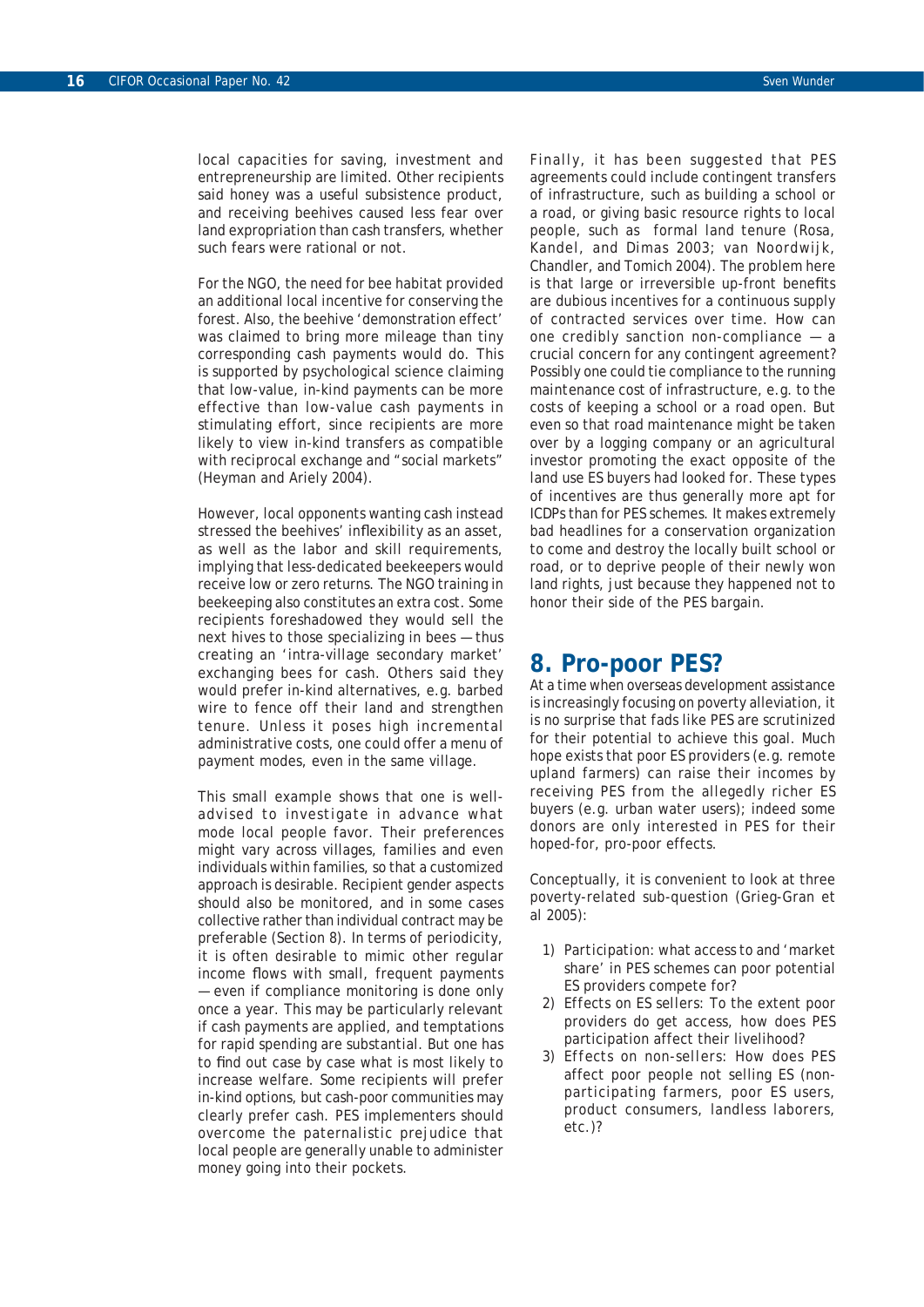#### *8.1 Access to PES participation*

Poor farmers seeking to become service sellers face both explicit PES access rules and underlying structural constraints. Explicit PES access rules can favor or disfavor smallholders. Examining six carbon and two watershed projects in Latin America, Grieg-Gran et al. (2005) found a mixed picture. Some rules discriminated against smallholders, such as formal-tenure requirements and the exclusion of agroforestry and silvopasture; others, such as maximum farm-size and targeting of underdeveloped regions, were pro-poor.

There are two major underlying structural constraints. First the 'poorest of the poor' often do not own or control any land, thus directly ruling them out as PES service providers — at least as long as the PES scheme is 'area-based'. PES is thus by its very nature more relevant to 'moderately poor' smallholders. Even those poor who control land often do not have formalized or fully secure tenure. As argued in Section 6, a pro-poor PES scheme could, in most cases, work its way around tenure informality, but effective land-use control is more difficult to enhance by external intervention.

A second structural constraint is the high transaction costs of dealing with many smallholders (or land owned collectively by internally conflictive communities), compared to only a few big landowners (Smith and Scherr 2002). This is exacerbated if there are economies of scale in service provision, e.g. when carbon sequestration requires a process of Kyoto certification with elevated fixed costs. Again, creative scheme design to 'bundle' smallholders, as currently experimented with in Costa Rica's national PES scheme, might alleviate that constraint. 'Bubble projects' for carbon sequestration are a similar costsaving attempt to make ES commitments for an entire county or region, rather than individual landholders (ibid: 34-5). Obviously, this will move at least part of the transaction costs from the buyer to those seller institutions that have to make sure collective commitment is converted into a sufficient degree of individual compliance. All these measures can thus probably reduce transaction costs, but hardly eliminate the structural constraint proper. Working with three ES providers will almost always be easier than working with three hundred.

Naturally, these 'comparative disadvantages' of smallholders must be weighed against any corresponding advantages. In particular,

*Two PES recipients from Nueva America, Pimampiro, Northern Ecuador. Payments are made by the town's water consumers to potect the forest in the headwater of the watershed (photo by Sven Wunder).*

smallholders may have significantly lower opportunity costs of their labor and possibly of their (marginal) lands (Costa and Zeller 2003). As long as PES rates per land unit are low, wealthier actors with better capital and technology access and thus higher opportunity costs may not find it worthwhile to compete with poor ES suppliers. These potential advantages of poor ES suppliers may or may not make up for their higher transaction costs. Achieving high smallholder participation rates is also often simpler for highly spatially bound services (e.g. watershed protection) where buyers have to work with whomever occupies the targeted space, whereas the dilemma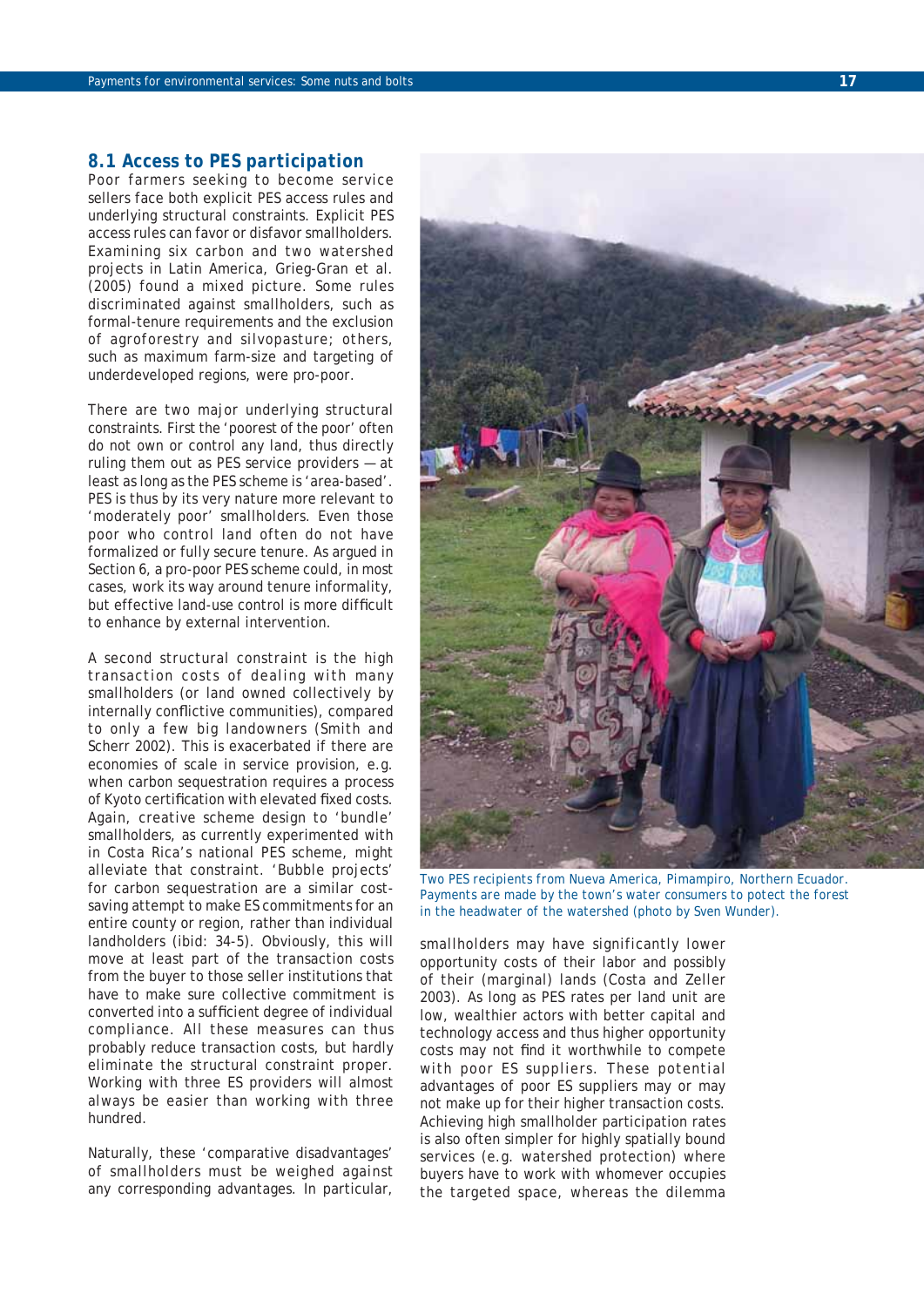of transaction costs becomes more apparent for homogenous services with a high degree of spatial mobility and competition (carbon sequestration, in particular).

#### *8.2. Effect on ES sellers*

Once poor service suppliers have made it through the eye of the selection needle or have obtained an ES market share, how are they likely to fare? As explained in Section 2, PES contracts are voluntary agreements, so individual service providers can only be made outright worse off if they are being cheated, *de facto* forced into participation, or just surprised by the *ex post* livelihood impacts (e.g. due to under-estimated opportunity costs) and localeconomy derived effects (e.g. changing land or labor markets).

Of these possibilities, the latter is maybe the most likely (see discussion below) — though even here PES exit or renegotiation options may still exist. Cases where service sellers are being 'PES trapped' into a lasting negative livelihood outcome could potentially occur, e.g. with long-term land-use deals being signed under asymmetric access to information. But so far, convincing real-world examples of 'PES trap' cases seem to be lacking in the literature. Not only does PES offer an additional source of income in often cash-poor areas with low diversification, the cash flow is potentially also more stable than common alternative sources, such as cash crops with heavily fluctuating output prices. At least, this is the case if the PES program is well-administered and continuously funded, so that ES buyers fully meet their obligations (Pagiola, Arcenas, and Platais 2005).

Even if poor PES providers are likely to be better off, questions remain as to 'how much' and 'in what way' they will gain from participation. As in any commercial transaction, there is an inherent conflict over price between ES buyers maximizing consumer surplus ('biggest conservation bang for the buck') and ES providers boosting their producer surplus (PES payments net of opportunity costs). ES buyers will often, though not always, be in a better negotiating position on account of being fewer in number, more well-informed and initiative seeking than ES providers. For instance, more opportunity-cost studies have been done than willingness-to-pay studies; the buyers thus know more about the sellers than *vice versa*. Increasing organization and information levels among ES providers could sometimes improve their negotiating position.

Notwithstanding possible power asymmetries, in some cases PES come to constitute a noteworthy share of participants' household income — at least as far as we can tell from all the preliminary studies that are available. In Costa Rica, PES payments accounted for more than 10% of family income in more than one quarter of participants (E.Ortiz, cited in Pagiola et al. (2005)); in Virilla PES payments averaged 16% of cash household incomes, but three-quarters of households there earned more than US\$820 monthly and were thus far from poor in the first place (Miranda et al. 2003). However, in poverty-struck zones the situation can be quite different. In Costa Rica's Oca Peninsula, a small survey found that of PES recipients that were under the poverty line, the scheme lifted half above it and became the primary household cash income source in 44% of cases (Muñoz 2004). In Pimampiro (Ecuador), watershed-protection payments to poor upland *colonos* made up 30% of recipient households' spending on food, medicine and schooling (Echavarría et al. 2004). PROFAFOR carbon projects in the low-income, high-altitude areas of Ecuador, and the Huetar Norte project in a disadvantaged region of Costa Rica both created some employment in the short run and an important plantation asset for future incomes (Miranda, Porras, and Moreno 2004; Albán and Argüello 2004; Milne 2000). Obviously, all gains reported here are gross figures, since we do not know the size of opportunity costs (income forgone due to PES-induced land-use restrictions), which could be anything from zero to the size of the proper PES payment. Yet, at least for disadvantaged regions, the relative size of income PES contributions seems likely to have been quite significant.

Sometimes PES recipients gain more than just income from participation; non-monetary side benefits can be at least as important (Rosa, Kandel, and Dimas 2003). Three factors stand out here. First, PES participants perceive that PES contracts can help increase land-tenure security vis-à-vis neighbors or squatters by mapping and demarcating the land and by demonstrating an income-generating activity from it. This was found in various Latin American case studies by Rosa et al. (2003), but also in our Bolivia case (Santa Rosa) where forested land is highly threatened by landless migrants from the highlands. Second, PES participants tend to increase their 'social capital' by improving internal organization, e.g. when collective bargaining and action vis-à-vis the service buyers are needed (Rosa, Kandel, and Dimas 2003; Grieg-Gran, Porras, and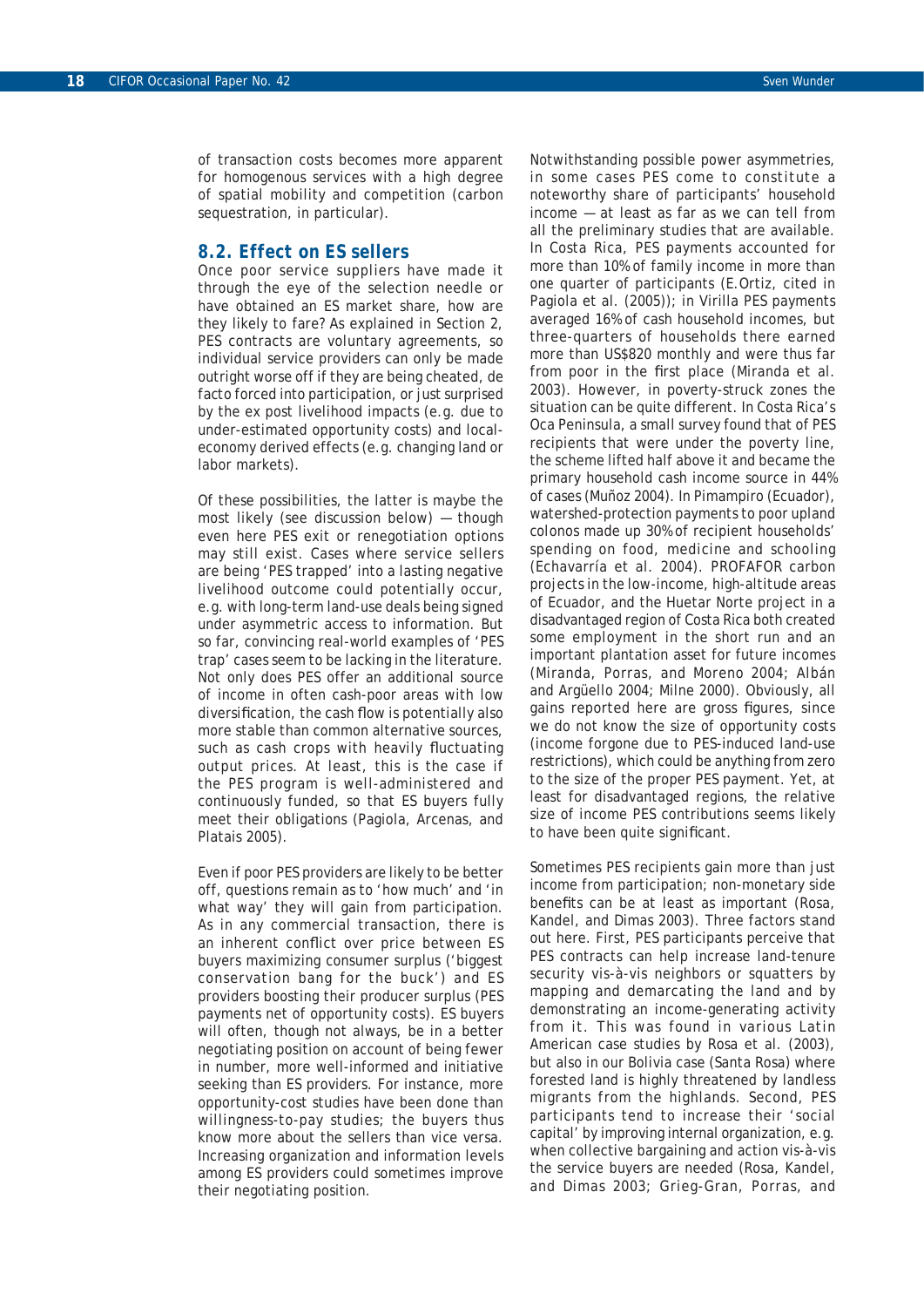

*Payments for environmental services are most effective in marginal lands where a modest payment can "tip the balance" in favor of conservation. Dry forest area in Costa Rica's Guanacaste region, where pastures are abandoned and enrolled in the PES program (photo by Sven Wunder).*

Wunder 2005). Some benefits accrue through PES 'learning-by-doing'; others are provided in advance (e.g. formal training). This socialcapital effect is generally to the advantage of local people in their other business dealings with the outside world. Some negative social effects (e.g. tensions between PES participants and non-participants) can also occur. Finally, the PES program works as a strategic 'site propaganda', increasing the visibility of the village or community vis-à-vis both donors and public entities. For instance, in Bolivia we found that some villages involved in landscapebeauty/ecotourism initiatives suddenly found it easier to attract a donor for a health clinic or get recognition from the municipality regarding their long-claimed land-tenure.

#### *8.3. Effect on the non-ES selling poor*

What happens to those impoverished people who are not participating in, but still are affected by PES? This is much harder to say, since this residual group is quite heterogeneous, and since impacts are dominated by complex secondary effects that occur in factor markets (land, labor) and in commodity markets (agricultural crops, forest products, etc.). It seems most relevant to look at three impoverished groups: service users, on-site landless people, and offsite actors in the value-added chain.

First, not all ES users are well-off agents. Poor tropical farmers are likely to suffer most from global warming since they lack the means to adapt their farming systems, and are thus particularly helped by mitigation efforts (IPCC 2001). Urban water users in shanty towns often receive their drinking water for free since their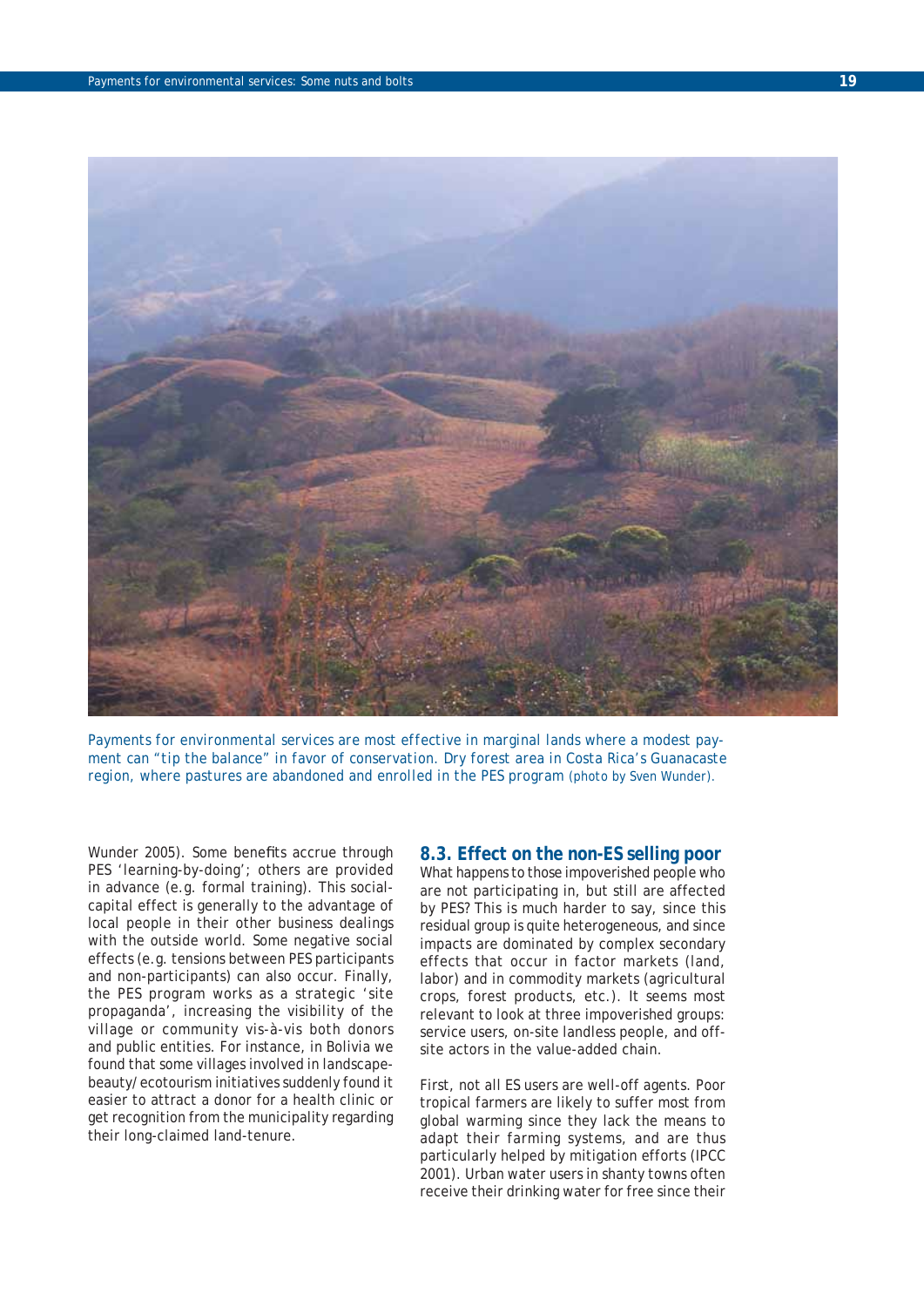taps are not metered; hence they free-ride on any PES-led improvement in water quality or availability. Free-riding ES consumers are thus made better off, yet their slightly more privileged counterparts in the next district who pay for water may well be made worse off, if water fees are rising to finance PES.

Second, in many cases the landless 'poorest of the poor' self-engage (or are being employed) in some of the most ES threatening activities, such as logging-company workers, firewood and charcoal makers, extractors over-harvesting NTFPs (non-timber forest products), or farm hands hired for clearing land and for cultivating converted soils. To the extent that the PES scheme is *use restricting* (Section 2), i.e. it caps planned forest-product extraction or agricultural conversion, groups involved in these activities will lose out in terms of employment or informalsector income. For instance, PES restrictions were found to be likely to hurt traditional herder and NTFP harvester groups in India (Kerr 2002). In the Santa Rosa case, poor farmers enrolling in conservation PES want to protect themselves from the poorest-of-the-poor migrants coming to the village with the clear aim to occupy 'idle' land. This shows that subgroups of 'the poor' may have internally antagonistic interests vis-à-vis PES implementation. Conversely, if ES provision is *asset-building*, such as justifying planting trees in degraded landscapes with few productive alternatives, this can trigger a net expansion in rural jobs and benefit unskilled rural labor, thus alleviating poverty.

While effects thus can go both ways, in some cases their size can be significant. For instance, laid-off logging and sawmill workers were the main reason for compensatory ICDPs being implemented in the Noel Kempff Mercado Climate Action Project in Bolivia (Asquith, Vargas-Ríos, and Smith 2002). If PES is locally lucrative, it could increase competition for PES-eligible land, possibly to the detriment of the weakest actors' access to that land (Rosa, Kandel, and Dimas 2003).

Finally, PES-induced rural changes can have off-site effects. For instance, the urban poor buying charcoal could be faced with higher prices if an important peri-urban, charcoalproduction area is set aside for conservation. Conversely, these higher prices may benefit poor charcoal producers at other sites. If valuable timber rents end up mainly in the capital, then restricting timber harvests can indirectly affect poor people working in, say, the urban service sector stimulated by these rents. Cutting off rawmaterial supply can have important downstream development impacts — which obviously should be compared to any 'multiplier effects' from PES financial injections. No empirical studies on these linkages exist; in most cases one would expect them to be smaller than on-site effects, but timber rents could be a prominent exception, as was shown in Section 6.

## **9. Conclusion and perspectives**

### *9.1. When is PES the preferable conservation instrument?*

"Give a man a fish and he's set for supper. Teach him how to fish and he's set up for life."

This popular proverb expresses well the appeal of ICDPs and other indirect approaches: removing the obstacles to sustainable development (poverty, shortages of capital, technology and skills) would 'fix the problem' and make people embark on pro-conservation paths — in principle, forever. This message about the alleged synergy between development and environment from Brundtland and Rio 1992 was politically attractive, but unfortunately, in the conservation field, the flaws in the 'teaching-tofish' strategy are increasingly apparent.

ICDPs attract two main criticisms. First, although you have taught the man to fish, he might still have enough time and resources to extract logs, shoot game, and clear forests — nothing *per se* obliges him to change his approach. Secondly, what does it take to teach the man to fish? If it takes one strategy paper, two village-development plans, three participatory workshops, four action researchers, a fishprocessing plant and an army of project staff and consultants… it might just be cheaper to buy the man a fish every day. This is precisely the justification for  $PES -$  the promise of more efficiency from giving the man a fish as a direct reward, *if and only if* he conserves.

Notwithstanding the attractiveness of PES directness, various caveats remain. First, as an ES buyer you need a sustainable source of PES financing, often into infinity. Further, while demand may remain restricted, supplydriven expansion of environmental services is unrealistic. From the provider side, any random upland community cannot just decide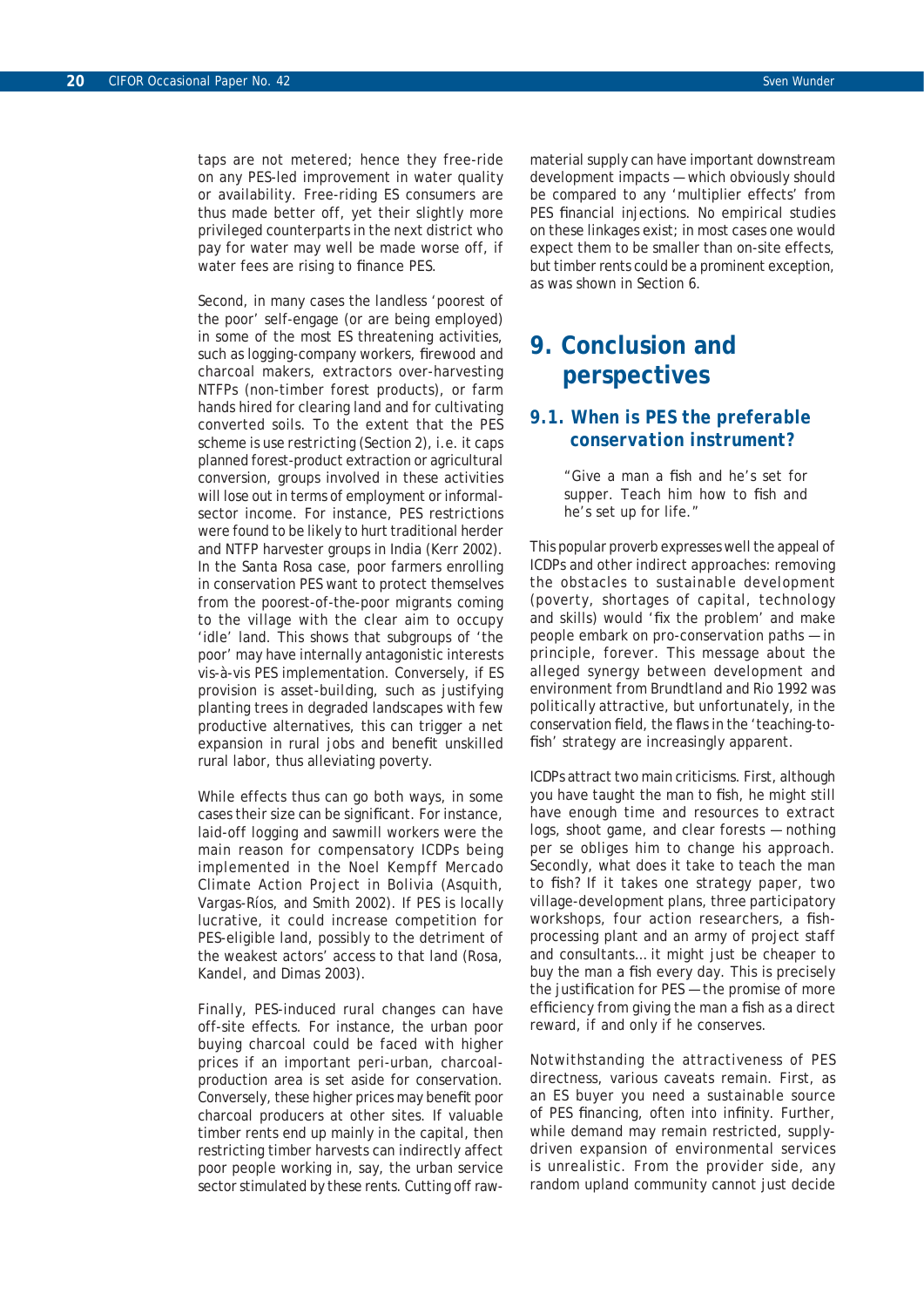in a village meeting: "What are we going into this year, folks — watershed protection, biodiversity or landscape beauty"? Except for the geographically mobile carbon services, the spatially specific ES character will imply that the buyers or intermediaries will usually take the initiative, approaching providers because they realize the latter control a strategic and increasingly scarce environmental asset.

Second, one has to build the initial trust or "social capital" for PES. The man out there in the wilderness may believe when you offer him fish that you in fact want his land, or some other PES-camouflaged fishy business. Building that trust, and setting up the rules, monitoring and rewards, may be cumbersome, take time and require an 'honest broker' like an NGO as intermediary — yet success is still not guaranteed. Indeed, communities may not accept a *quid pro quo* agreement when they are accustomed to multiple donors and agencies offering benefits for free. Decades of paternalistic rural development projects may thus create expectations that are hard for innovative initiatives to break, even if both sides might be better off.

After all, PES can thus also involve high transaction costs. Certainly, there will be cases where outright land purchases are a more rational conservation strategy than the PES approach of buying time-bound land-use rights. In other scenarios, command-and-control will remain preferable to economic incentives. In yet other contexts, the ICDPs remain a better approach, since a 'win-win' switch to more sustainable *and simultaneously* profitable private production can actually be achieved through point-wise interventions — indeed an attractive option to the buyer, who would not need to go on paying forever. Perhaps a new generation of 'contingent ICDPs' will emerge. PES-ICDP hybrids could be short-run payments rewarding technological adoption, such as in the RISEMP project where ranchers receive conditional payments for two to four years, combined with technical assistance, in order to achieve lasting shifts from treeless to silvopastures (Pagiola et al. 2004). In other words, many non-PES approaches will also remain highly relevant, perhaps in new, more direct forms.

Conservation practitioners often feel irresistibly attracted to high-threat scenarios, where intervention seems most badly needed. Is this also where PES should preferably be used? Certainly PES makes sense only when there is some current or projected threat; without threat there is no additionality and no *raison d'être* for PES. But if high threat means high opportunity costs, PES will usually not be the answer. Often there will simply not be enough funding available; in PES terms, it is best to 'let go' these scenarios, and possibly apply other tools. Conversely, if the desired land use is already privately more profitable than the non-desired one, it normally makes no sense to apply PES. PES is thus most useful in the *intermediate* range of positive but numerically small opportunity costs: degraded pastures, marginal croplands, forests in slow-moving agricultural frontiers, etc. Like other economic incentives, PES makes the most sense at the margin of profitability, when small payments to landowners can tip the balance in favor of a desired land use. It was also hypothesized that scenarios with *projected* threats could be ripe for PES as a form of environmental insurance.

#### *9.2. How to design a PES scheme?*

If one has chosen to go the PES route, what hints can one give about desirable PES design? Apart from a few exceptions (Costa Rican PES, some carbon projects), most tropical PES initiatives are incipient, so assessing their conservation and livelihoods impacts remains somewhat premature. Conceptually, it is wise to distinguish between 'true PES' and the much broader family of 'PES-like' initiatives. The former are few, the latter many — and converting some of the latter into the former would seem desirable in order to seriously try out the PES principles, especially conditionality. Area- vs. product-based PES, and state-run vs. private schemes, also infer some design differences. Use-restricting vs. asset-building schemes have different impacts on rural activity levels.

A baseline is essential for ES buyers to plan and later assess PES additionality, otherwise funding can be wasted paying for things that would have happened anyway. Some idea about ES providers' conservation or restoration opportunity costs can be very helpful in this respect — often more helpful than hardfought attempts to undertake full economic valuation of the ES flows proper. To reward basically anybody who 'delivers an ES', based on a politically attractive fairness principle (Rosa, Kandel, and Dimas 2003; van Noordwijk, Chandler, and Tomich 2004; Gutman 2003), seems unwise. First, current funding levels would fall far short of the money required for indiscriminate payments. The Costa Rican PES, with enrolment applications exceeding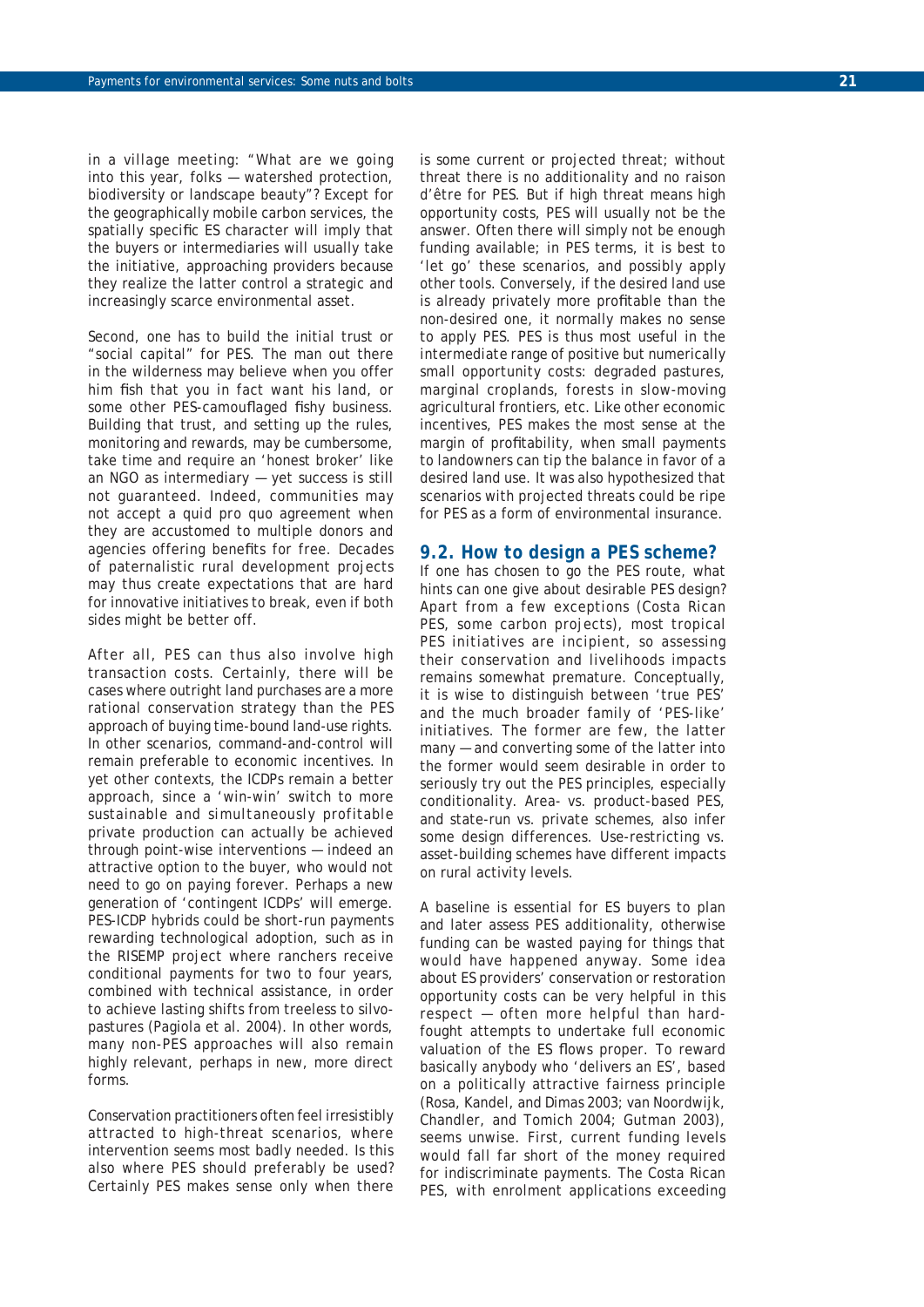available funding by about factor of three, is illustrative (Rojas and Aylward 2003).

Second, being a so-called 'ES provider' often just means *not being* an environmental vandal. Across-the-board entitlements could endorse blackmail by anybody owning a nonthreatened asset, from Scandinavian forest owners threatening to cut down their trees to receive carbon payments, to remote indigenous people threatening to deliberately pollute a river to receive watershed payments from downstream users. It is crucial that the underlying 'victim pays principle' in PES should not be taken to such absurd extremes. On the contrary, payments need to be applied strategically in those cases where additionality can clearly be demonstrated. Only in this manner can users' willingness to pay over time be broadly enhanced. Yet this also means that people already living in approximate harmony with Nature, without any credible reason to endanger ES, nor any external threat, will generally not qualify as PES recipients.

If noble savages, nature lovers and farmers involuntarily being environmentally benign are not the prime targets of PES, then who should be paid? One should pay a critical mass of agents that both bear some current or projected conservation opportunity costs and have credible, site-specific claims. A timber company would qualify only if it has a concession and profits from it. A land squatter would require informal but widely respected and enforced claims on the land, and the prospect of privately benefiting from its extensive exploitation. ES buyers should not necessarily refrain from contracts with informal tenants as long as they can demonstrably deny access to third parties. Buyers may also use 'carrots' on top of existing legal 'paper sticks' that have proved ineffective, unless this glaringly leads to perverse incentives. These targeting options will be superior in private, localized PES schemes, as opposed to the state-run PES systems where flexibility and additionality will typically be lower.

Payment modes should be negotiated in advance with PES recipients, leading to a choice of cash, in-kind or technical assistance — or customized combinations of these. *De facto* irreversible benefits, like tenure-security provision, may eventually be a precondition for PES establishment, but they would not be effective incentives providing ES. Likewise, schemes biased towards large up-front benefits, whether cash or in-kind, are not compatible

with long-run, continuous service provision, and should generally be avoided. The choice of payment modes should consider whether the opportunity costs are in cash or forgone inkind benefits. Mimicking regular income flows with small but frequent payments will often be socio-economically rational.

Will PES become a motor for poverty alleviation? The existing comparative assessments (Landell-Mills and Porras 2002; Rosa et al. 2003; Pagiola et al. 2005; Grieg-Gran et al. 2005) seem to conclude that:

- net positive effects for ES sellers are likely. Gains include non-income benefits, often in particular for moderately poor smallholders;
- some access rules and structural constraints hamper participation by the poor, while others are in their favor;
- PES has mixed effects on impoverished non-sellers, but the landless poor engaged in environmentally degrading activities could lose out significantly;
- the small scale of PES application generally also constraints poverty alleviation.

Perhaps the main take-home lesson is that if PES does not deliver the service, buyers will not continue to support it, and thus PES will also not benefit the poor. Well-meant targeting efforts should be careful not to jeopardize the basic functionality of PES. Poverty alleviation is an important side objective, which can be pursued through timely interventions (targeting, transaction-cost reduction, pro-poor premiums and subsidies), but it should never become the *primary* objective. If we impose a lot of side objectives on PES (poverty alleviation, gender, indigenous people, human rights, and other noble causes), PES would become the new toy of donors, NGOs, and government agencies. At the same time, the outreach to the private sector would be much more limited, thus losing new financing options. Eventually, PES would become 'old wine in new bottles', subsumed into the generic family of altruistic development projects to which they were actually meant to be an alternative.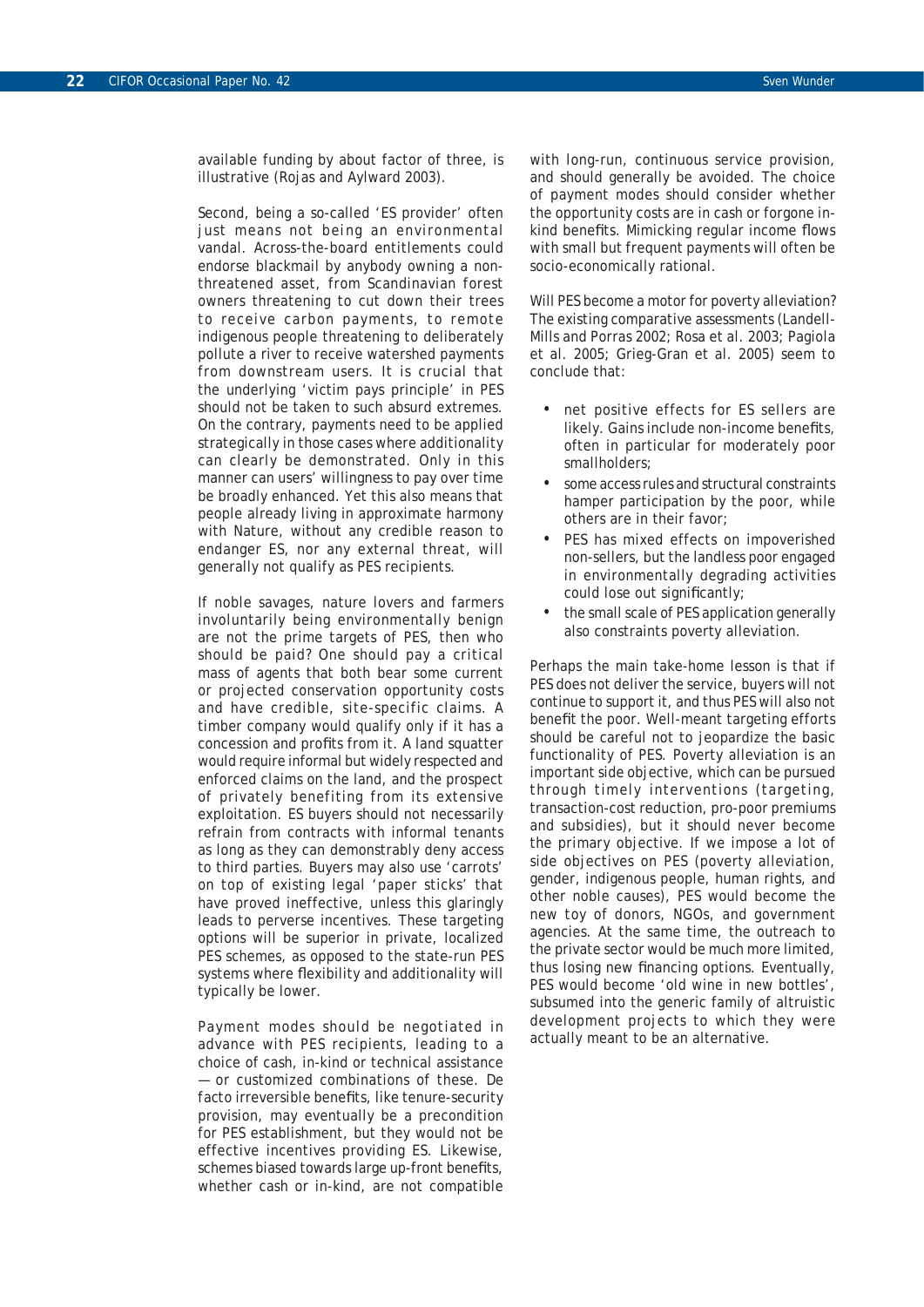## **Literature Cited**

- Adams, W.M., R. Aveling, D. Brockington, B. Dickson, J. Elliott, J. Hutton, D. Roe, B. Vira, and W. Wolmer. 2004. Biodiversity conservation and the eradication of poverty. *Science* 3006:1146-1149.
- Albán, M., and M. Argüello. 2004. Un análisis de los impactos sociales y económicos de los proyectos de fijación de carbono en el Ecuador. El caso de PROFAFOR - FACE. In *Mercados para Servicios Ambientales, #7*. London: IIED.
- Almeida, O., and C. Uhl. 1995. Developing a quantitative framework for sustainable resource use planning in the Brazilian Amazon. World Development 23:1745-1764.
- Asquith, N., M. Vargas-Ríos, and J. Smith. 2002. Can forest-protection carbon projects improve rural livelihoods? Analysis of the Noel Kempff Mercado Climate Action Project, Bolivia. *Mitigation and Adaptation Strategies for Global Change*, 4 September 2002, 323-337.
- Balmford, A., A. Bruner, P. Cooper, R. Constanza, S. Farber, R. Green, M. Jenkins, P. Jefferiss, V. Jessamy, J. Madden, K. Munro, N. Myers, S. Naeem, J. Paavola, M. Rayment, S. Rosendo, J. Roughgarden, K. Trumper, and R. Turner. 2002. Economic reasons for conserving wild nature. *Science* 297 (950-953).
- Balmford, A., and T. Whitten. 2003. Who should pay for tropical conservation, and how could the costs be met? *Oryx* 37 (2):14.
- Bayon, R. 2004. Making environmental markets work: Lessons from early experience with sulfur, carbon and wetlands. Washington DC: Forest Trends.
- Brandon, K., K.H. Redford, and S.E. Sanderson, eds. 1998. *Parks in Peril. People, politics and protected areas.* Edited by T. N. Conservancy. Washington DC: Island Press.
- Brundtland. 1987. Our Common Future. Report of the Brundtland Commission on Environment and Development. Oxford: Oxford University Press.
- Bruner, A., R. E. Gullison, R.E. Rice, and G.A.B. da Fonseca. 2001. Effectiveness of parks in protecting tropical biodiversity. *Science* 291:125-128.
- Costa, M.M., and M. Zeller. 2003. Peasants' production systems and the integration of incentives for watershed protection. A case study of Guatemala. Paper read at Forests, Livelihoods and Biodiversity, April 2003, at Bonn.
- Deci, E. L., R. Koestner, and R. M. Ryan. 1999. A meta-analytic review of experiments examining the effects of extrinsic rewards on intrinsic motivation. *Psychological Bulletin* 125:627-668.
- Echavarría, M., J. Vogel, M. Albán, and F. Meneses. 2004. The impacts of payments for watershed services in Ecuador. In *Markets for Environmental Services.* London: IIED.
- Ferraro, P., and A. Kiss. 2002. Direct payments to conserve biodiversity. *Science*, November 29, 2002., 1718-1719.
- Ferraro, P., and R. Simpson. 2002. The costeffectiveness of conservation payments. *Land Economics* 78 (3):339-353.
- Ferraro, P.J. 2001. Global habitat protection: limitations of development interventions and a role for conservation performance payments. *Conservation Biology* 15 (4):990-1000.
- Grieg-Gran, M. 2000. Fiscal incentives for biodiversity conservation: The ICMS Ecológico in Brazil. In *IIED Environmental Econmomics Discussion Paper #00-01*. London: International Institute for Environment and Development.
- Grieg-Gran, M., I.T. Porras, and S. Wunder. 2005. How can market mechanisms for forest environmental services help the poor? Preliminary lessons from Latin America. *World Development (accepted)*.
- Gutman, P., ed. 2003. *From goodwill to payments for environmental services*. Washington DC: WWF, Macroeconomics for Sustainable Development Program Office.
- Hanlon, J. 2004. It is possible to just give money to the poor. *Development and Change* 35 (2):375-383.
- Hardner, J., and R. Rice. 2002. Rethinking green consumerism. *Scientifi c American* May:89-95.
- Heyman, J., and D. Ariely. 2004. Effort for payment. A tale of two markets. *Psychological Science* 15 (11):787-793.
- IPCC. 2001. Summary for policy makers. Climate change 2001. Impacts, adaptation, and vulnerability. In *A report of working group II of the Intergovernmental Panel on Climate Change.*: Intergovernmental Panel on Climate Change.
- James, A., K. Gaston, and A. Balmford. 2001. Can we afford to conserve biodiversity? *BioScience*, 43-52.
- Kaimowitz, D. 2004. Forest and water: a policy perspective. *Journal for Forest Research* (9):289- 291.
- Karsenty, A. 2004. Des rentes contre le développement? Les nouveaux instruments d'acquisition mondiale de la biodiversité et l'utilisation des terres dans les pays tropicaux. *Mondes en développement* 127 (3):1-9.
- Karsenty, A., and R. Nasi. 2004. Un commentaire sur l'article de E.Niesten et R.Rice. Les "concessions de conservation" sonnent-elles le glas de l'aménagement forestier durable? *Revue Tiers Monde* XLV (177):153-162.
- Kerr, J. 2002. Watershed development, environmental services, and poverty alleviation in India. *World Development* 30 (8):1387-1400.
- Landell-Mills, N., and I.T. Porras. 2002. *Silver bullet or fool's gold? A global review of markets for for forest environmental services and their impact on the poor*, *Instruments for Sustainable Priovate Sector Forestry*. London: IIED.
- Margulis, S. 2003. "Causas do desmatamento de Amazônia brasileira." 100. World Bank: Brasília.
- May, P.H., F. Veiga Neto, V. Denardin, and W. Loureiro. 2002. Using fiscal instruments to encourage conservation: municipal responses to the ´ecological´ value-added tax in Paraná and Minas Gerais, Brazil. In *Selling forest environmental services. Market-based mechanisms for conservation and development.*, edited by S. Pagiola, J. Bishop and N. Landell-Mills. London & Sterling: Earthscan.
- Milne, M. 2000. Forest carbon, livelihoods and biodiversity. A report to the European Commission. Bogor: CIFOR.
- Miranda, M., I. Porras, and M. Moreno. 2003. The social impacts of payments for environmental services in Costa Rica. In *Markets for environmental services #1*. London: IIED.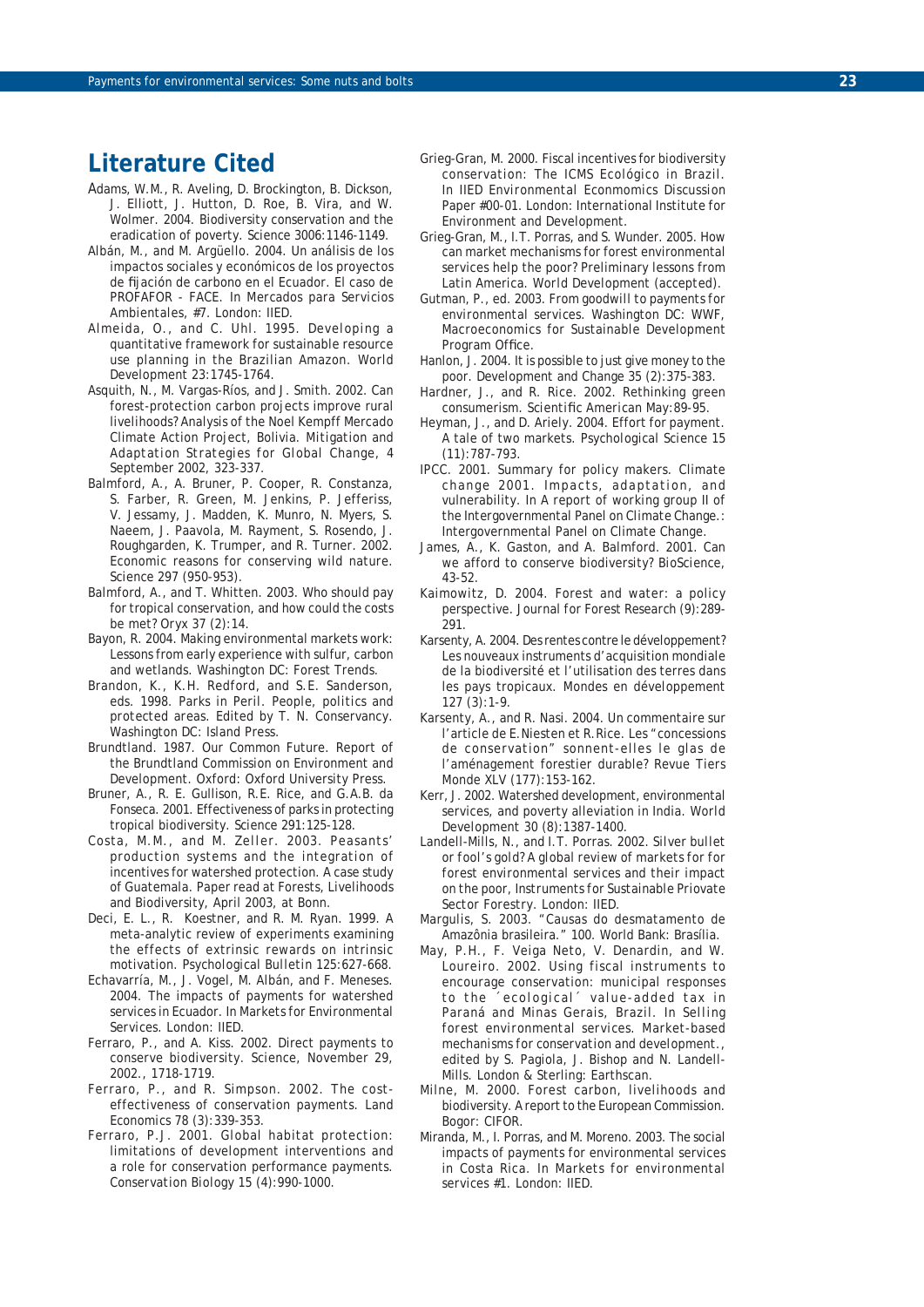- Miranda, M., I.T. Porras, and M.L. Moreno. 2004. The social impacts of carbon markets in Costa Rica. A case study of the Huetar Norte region. In *MES*. London: IIED.
- Mohr, E. 1990. Burn the forest!: a bargaining theoretic analysis of a seemingly perverse proposal to protect the rainforest: Kiel Institute of World Economics.
- Muñoz, R. 2004. Efectos del programa de servicios ambientales en las condiciones de vida de los campesinos de la Península de Osa, (thesis), Evaluación de Programas y Proyectos de Desarrollo, Universidad de Costa Rica, San José.
- Niesten, E., S. Ratay, and R. Rice. 2004. Achieving biodiversity conservation using conservation concessions to complement agroforestry. In *Agroforestry and biodiversity conservation in tropical landscapes*, edited by G. Schroth, G. A. B. da Fonseca, C. A. Harvey, C. Gascon, H. L. Vasconcelos and A.-M. N. Izac. Wasington, Covelo & London: Island Press.
- Niesten, E., and R. Rice. 2004. Sustainable forest management and conservation incentice agreements. *International Forestry Review* 6:56-60.
- Pagiola, S., P. Agostini, J. Gobbi, C. de Haan, M. Ibrahim, E. Murgueitio, E. Ramírez, M. Rosales, and P.R. Ruíz. 2004. Paying for biodiversity conservation services in agricultural landscapes. In *Environment Department Paper #96*. Washinton DC: World Bank.
- Pagiola, S., A. Arcenas, and G. Platais. 2005. Can payments for environmental services help reduce poverty? An exploration of the issues and the evidence to date. *World Development* 33 (2):237-253.
- Pagiola, S., J. Bishop, and N. Landell-Mills, eds. 2002. *Selling forest environmental services. Market-based mechanisms for conservation and development.* London & Sterling: Earthscan.
- Pagiola, S., and I.-M. Ruthenberg. 2002. Selling biodiversity in a coffee cup: shade-grown coffee and conservation in Mesoamerica. In *Selling forest environmental services. Market-based mechanisms for conservation and development.*, edited by S. Pagiola, J. Bishop and N. Landell-Mills. London & Sterling: Earthscan.
- Pearce, D., F. Putz, and J. Vanclay. 2003. Sustainable forestry in the tropics: panacea or folly? *Forest Ecology and Management* 172 (2-3):229-247.
- Poore, D.P. 2003. *Changing landscapes. The development of the International Tropical Timber Organization and its influence on tropical forest management*. London & Sterling: **Earthscan**
- Rice, D., R.E.Gullison and J.W.Reid. 1997. *Can sustainable management save tropical forests?* New York: Scientific American.
- Robertson, N., and S. Wunder. 2005. Fresh tracks in the forest: Assessing incipient payments for environmental services initiatives in Bolivia (draft). In *CIFOR*. Bogor.
- Rojas, M., and B. Aylward. 2003. What are we learning from experiences with markets for environmental services in Costa Rica? *A review and critique of the literature*, November, 102.
- Romero, C., and G.I. Andrade. 2004. International conservation organizations and the fate of

local tropical forest conservation initiatives. *Conservation Biology* 18 (2):578-580.

- Rosa, H., S. Kandel, and L. Dimas. 2003. Compensation for environmental services and rural communities. San Salvador: PRISMA.
- Salafsky, N., and E. Wollenberg. 2000. Linking livelihoods and conservation: A conceptual framework and scale for assessing the integration of human needs and biodiversity. *World Development 28* (8):*1421-1438*.
- Sayer, J.A. 1995. *Science and international nature conservation*. Bogor, Indonesia: Center for International Forestry Research (CIFOR).
- Scherr, S., A. Khare, and A. White. 2004. For services rendered. Current status and future potential of markets for ecosystem services of tropical forests: an overview. In *Technical Series #21*. Yokohama: International Tropical Timber Organization (ITTO).
- Scherr, S., A. White, and A. Khare. 2004. Tropical forests provide the planet with many valuable services. Are beneficiaries prepared to pay for them? *ITTO Tropical Forest Update* 14 (2):11-14.
- Shilling, J., and J. Osha. 2003. Paying for environmental stewardship. Washington DC: WWF Macroeconomics for Sustainable Development Program Office.
- Simpson, R., and R.A. Sedjo. 1996. Paying for the conservation of endangered ecosystems: a comparison of direct and indirect approaches. *Environment and Development Economics* 1:241- 257.
- Smith, J., and S. Scherr. 2002. Forest carbon and local livelihoods: assessment of opportunities and policy recommendations. In *CIFOR Occasional Paper*. Bogor, Indonesia: CIFOR.
- Sokolow, A.D., and A. Zurbrugg. 2003. A national view of agricultural easement programs. Davis (CA): Center for Agriculture in the Environment, American Farmland Trust.
- van Noordwijk, M., F. Chandler, and T.P. Tomich. 2004. An introduction to the conceptual basis of RUPES. In *Rewarding Upland Poor for Envrionmental Services*. Bogor: ICRAF - World Agroforestry Center.
- Vogel, J. 2002. Markets or metaphors? A sustainable livelihoods approach to the management of environmental services: two cases from Ecuador. London & Quito: IIED & Ecodecisión.
- Wunder, S. 2001. Poverty alleviation and tropical forests - what scope for synergies? *World Development* 29 (11):1817-1833.
- Wunder, S., B. Campbell, R. Iwan, J.A. Sayer, and L. Wollenberg. 2004. When donors get cold feet: The community conservation concession in Setulang (Kalimantan, Indonesia) that never happened, chapter for submitted for Bishop, Pagiola & Wunder (eds): Buying biodiversity (Earthscan).
- Wunder, S., Bui Dung The, and E. Ibarra. 2005. Payment is good, control is better: why payments for environmental services so far have remained incipient in Vietnam (draft). In *CIFOR*. Bogor.
- Wunder, S., and M.T. Vargas. *Beyond "markets" - why terminology matters* 2005, March 2005, Available from *http:// ecosystemmarketplace.net/pages/article. opinion.php?component\_id=1252&component\_ version\_id=2354&language\_id=12*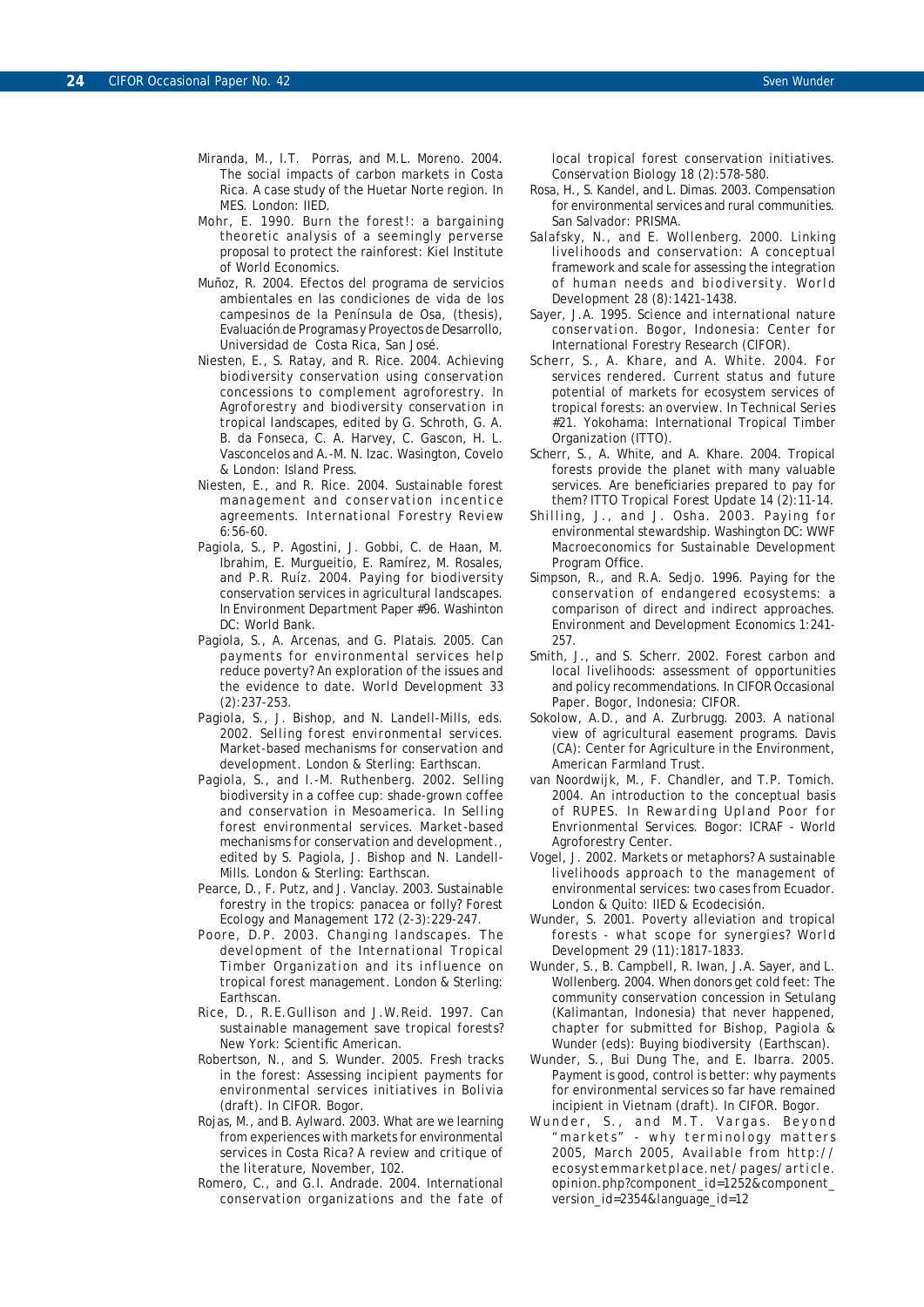## **CIFOR Occasional Paper Series**

- 1. Forestry Research within the Consultative Group on International Agricultural Research *Jeffrey A. Sayer*
- 2. Social and Economical Aspects of Miombo Woodland Management in Southern Africa: Options and Opportunities for Research *Peter A. Dewees*
- 3. Environment, development and poverty: A Report of the International Workshop on India's Forest Management and Ecological Revival *Uma Lele, Kinsuk Mitra and O.N. Kaul*
- 4. Science and International Nature Conservation *Jeffrey A.Sayer*
- 5. Report on the Workshop on Barriers to the Application of Forestry Research Results *C.T.S. Nair, Thomas Enters and B. Payne*
- 6. Production and Standards for Chemical Non-Wood Forest Products in China

*Shen Zhaobang*

7. • Cattle, Broadleaf Forests and the Agricultural Modernization Law of Honduras: The Case of Olancho • (Spanish edition) Ganadería, bosques latifoliaods y Ley de

Modernizatción en Honduras: El caso de Olancho William D.Sunderlin and Juan A.Rodriguez

- 8. High quality printing stock has research made a difference? *Francis S.P. Ng*
- 9. Rates Causes of Deforestation in Indonesia: Towards a Resolution of the Ambiguities • (Indonesian edition) Laju dan Penyebab Deforestasi di Indonesia:

Penelaahan Kerancuan dan Penyelesaiannya *William D. Sunderlin and Ida Aju Pradnja Resosudarmo*

- 10. Report on Discussion Forum on Irformation Services in the Asia-Pacific and AGRIS/CARIS in the 21st Century and Asia-Pacific Regional Consultation *Michael O. Ibach and Yvonne Byron*
	-
- 11. Capacity for Forestry Research in the Southern African Development **Community** *Godwin S. Kowero and Michael J. Spilsbury*
	-
- 12. Technologies for sustainable forest management: Challenges for the 21st century
	- *Jeffrey A. Sayer, Jerome K. Vanclay and R. Neil Byron*
- 13. Bosques secundarios como recurso para el desarrollo rural y la conservación ambiental en los trópicos de América Latina *Joyotee Smith, César Sabogal, Wil de Jong and David Kaimowitz*
- 14. Cameroon's Logging Industry: Structure, Economic Importance and Effects of Devaluation *Richard Eba'a Atyi*
- 15. Reduced-Impact Logging Guidelines for Lowland and Hill Dipterocarp Forests in Indonesia • (Indonesian edition) Pedoman Pembalakan Berdampak Rendah untuk Hutan Dipterocarpa Lahan Rendah dan Bukit di Indonesia *Plinio Sist, Dennis P. Dykstra and Robert Fimbel*
- 16. Site Management and Productivity in Tropical Forest Plantations *A. Tiarks, E.K.S. Nambiar and Christian Cossalter*
- 17. Rational Exploitations: Economic Criteria and Indicators for Sustainable Management of Tropical Forests *Jack Ruitenbeek and Cynthia Cartier*
- 18. Tree Planting in Indonesia: Trends, Impacts and Directions *Lesley Potter and Justin Lee*
- 19. Le Marche des Produits Forestiers Non Ligneux de l'Afrique Centrale en France et en Belgique: Produits, Acteurs, Circuits de Distribution et Debouches Actuels *Honoré Tabuna*
- 20. Self-Governance and Forest Resources *Elinor Ostrom*
- 21. Promoting Forest Conservation through Ecotourism Income? A case study from the Ecuadorian Amazon region *Sven Wunder*
- 22. Una de Gato: Fate and Future of a Peruvian Forest Resource *Wil de Jong, Mary Melnyk, Luis Alfaro Lozano, Marina Rosales and Myriam García*
- 23. Les Approches Participatives dans la Gestion des Ecosystemes Forestiers d'Afrique Centrale: Revue des Initiatives Existantes *Jean-Claude Nguinguiri*
- 24. Capacity for Forestry Research in Selected Countries of West and Central Africa
	- *Michael J. Spilsbury, Godwin S. Kowero and F. Tchala-Abina*
- 25. L'Ímpact de la Crise Economique sur les Populations, les Migration et le Couvert Forestier du Sud-Cameroun *Jacques Pokam Wadja Kemajou and William D.Sunderlin*
- 26. The Impact of Sectoral Development on Natural Forest Conservation and Degradation: The Case of Timber and Tree Crop Plantations in Indonesia • (Indonesian edition) Dampak Pembangunan Sektoral terhadap Konversi

dan Degradasi Hutan Alam: Kasus Pembangunan HTI dan Perkebunan di Indonesia

*Hariadi Kartodihardjo and Agus Supriono*

27. L'Impact de la Crise Économique sur les Systèmes Agricoles et le Changement du Couvert Forestier dans la Zone Forestière Humide du Cameroun

*Henriette Bikié, Ousseynou Ndoye and William D.Sunderlin*

- 28. The Effect of Indonesia's Economic Crisis on Small Farmers and Natural Forest Coverin the Outer Islands • (Indonesian Edition) Dampak Krisis Ekonomi Indonesia terhadap Petani Kecil dan Tutupan Hutan Alam di Luar Jawa *William D. Sunderlin, Ida Aju Pradnja Resosudarmo, Edy Rianto, Arild Angelsen*
- 29. The Hesitant Boom: Indonesia's Oil Palm Sub-Sector in an Era of Economic Crisis and Political Change *Anne Casson*
- 30. The Underlying Causes of Forest Decline  *Arnoldo Contreras-Hermosilla*
- 31. 'Wild logging': The rise and fall of logging networks and biodiversity conservation projects on Sumatra's rainforest frontier *John F. McCarthy*
- 32. Situating Zimbabwe's Natural Resource Governance Systems in History  *Alois Mandondo*
- 33. Forestry, Poverty and Aid *J.E. Michael Arnold*
- 34. The Invisible Wand: Adaptive Co-management as an Emergent Strategy in Complex Bio-economic systems. *Jack Ruitenbeek and Cynthia Cartier*
- 35. Modelling Methods for Policy Analysis in Miombo Woodlands A. A Goal Programming Model for Planning Management of Miombo Woodlands
	- *I. Nhantumbo and Godwin S. Kowero*
	- B. A System Dynamics Model for Management of Miombo Woodlands *Ussif Rashid Sumaila, Arild Angelsen and Godwin S. Kowero*
- 36. How to Know More about Forests? Supply and Use of Information for Forest Policy *K. Janz and R. Persson*
- 37. Forest Carbon and Local Livelihoods: Assessment of Opportunities and Policy Recommendations *Joyotee Smith and Sara J. Scherr*
- 38. Fires in Indonesia: Causes, Costs and Policy Implications • (Indonesian edition) Kebakaran Hutan di Indonesia: Penyebab, Biaya dan Implikasi Kebijakan *Luca Tacconi*
- 39. Fuelwood Revisited: What Has Changed in the Last Decade? Michael Arnold, Gunnar Köhlin, Reidar Persson and *Gillian Shepherd*
- 40. Exploring the Forest—Poverty Link: Key concepts, issues and research implications *Arild Angelsen and Sven Wunder*
- 41. Bridging the Gap: Communities, Forests and International Networks • (French Edition) Communautés, forêts et réseauxinternationaux : des liaisons à renforcer
	- (Spanish Edition) Cerrando la Brecha: Comunidades,Bosques y Redes Internacionales

*Marcus Colchester, Tejaswini Apte, Michel Laforge, Alois Mandondo and Neema Pathak*